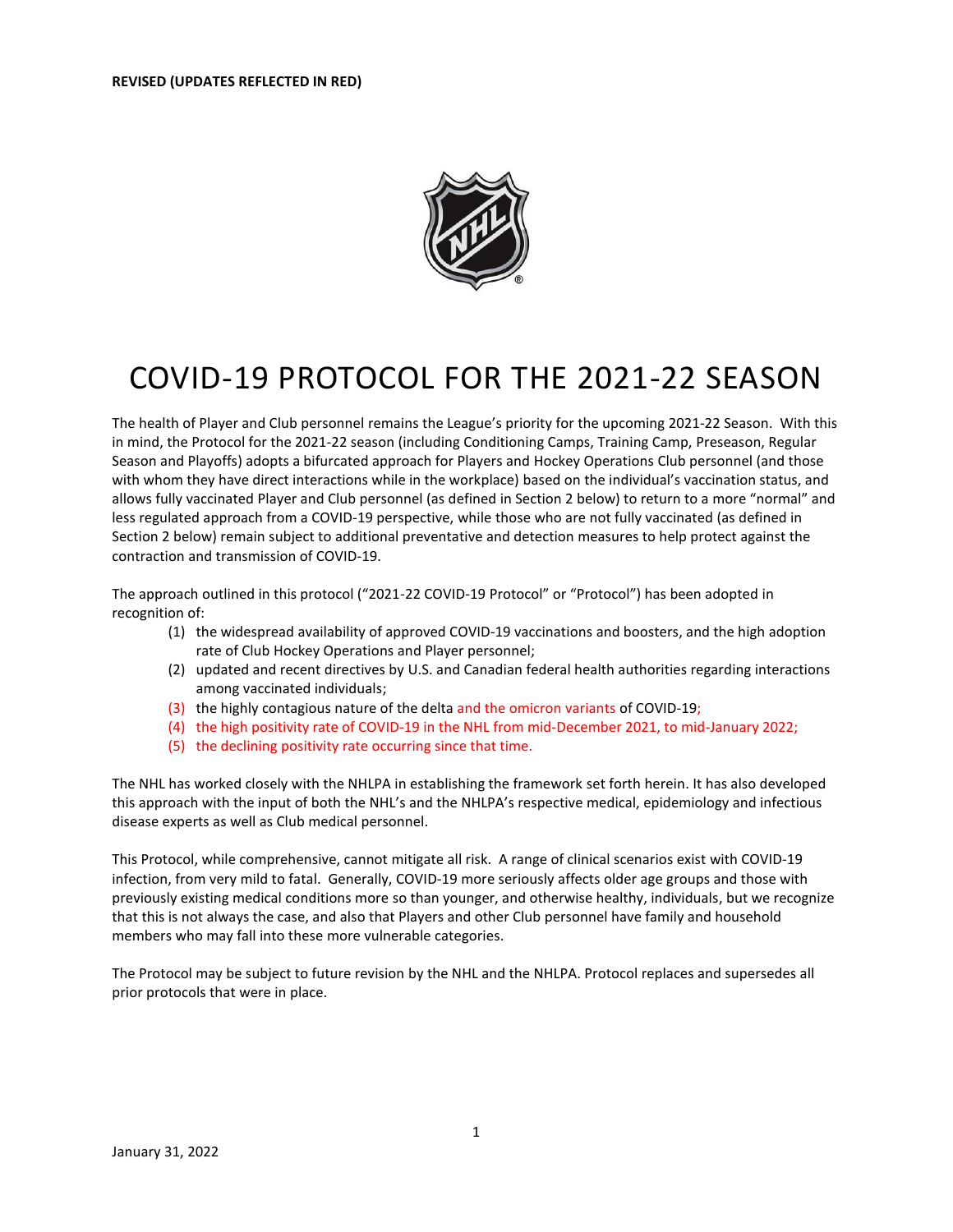# **1. GENERAL**

Several guiding principles are integral to this Protocol, including that:

- A. All individuals are strongly encouraged to receive and remain up-to-date with COVID-19 vaccination recommendations (as defined below), ideally with an mRNA (Pfizer or Moderna) vaccine, where such option is available. Quite simply, vaccination is the most effective measure to protect against infection with COVID-19.
- B. Individuals who previously received a non-FDA, Health Canada or WHO-approved COVID-19 vaccine or who have been previously infected are considered NOT fully vaccinated and are strongly recommended to receive an FDA, Health Canada, or WHO-authorized vaccine.

Players and all Club personnel are required to continue to comply with all applicable regulations imposed by local, provincial/state, and federal health authorities, including if they are more stringent than imposed by this Protocol. If the applicable local, provincial/state or federal regulations impose less stringent standards than are set forth in this Protocol, this Protocol will govern, unless expressly stated otherwise herein. Players and Club personnel shall also adhere to any recommended best practices of the CDC, the Public Health Agency of Canada ("PHAC"), and/or Health Canada applicable to them and the facility in which 2021-22 Season activities are to take place, including any changes to such recommendations that may come into effect after the commencement of the 2021-22 Season, and that are communicated to the Players and Club personnel jointly by the NHL and NHLPA.

Currently, the Canadian-U.S. border continues to have travel quarantine restrictions in place that are related to a person's vaccination status. Given this, and absent receipt of an exemption from the Canadian health authorities, Unvaccinated Individuals (as defined in Section 2 below) may not be allowed to travel across the Canadian-US border or may be required to quarantine, which would obviously limit their ability to participate in Club activities (*e.g.*, playing in Regular Season Games, Club travel, and training activities). The NHL and NHLPA shall continue to review potential resolutions to this issue and any other governmental regulations that may limit the ability of Players to participate in NHL Games during the course of the 2021-22 Season.

A Club shall have the right to suspend an Unvaccinated Player who is unable to participate with the Club in Club activities and require the Player to forfeit the equivalent of one day's pay (i.e., 1/200 of their Paragraph 1 NHL Salary for the 2021-22 Season) for each day during which a Player is precluded from participating in Club activities due to either this Protocol or applicable regulations imposed by local, provincial/state, and/or federal health authorities, including if they are more stringent than imposed by this Protocol; provided, however, that a Club shall not have the right to suspend and require salary forfeiture from an Unvaccinated Player who is: (i) diagnosed with a confirmed positive finding for COVID-19 (or has a resulting and/or related illness) which qualifies as a hockey related injury under Section 2(D) of this Protocol or (ii) determined to be a high risk close contact of a COVID-19 positive co-worker or other workplace-related contact requiring the Player to miss time while isolating/quarantining. Such right to suspend shall also apply in situations where a Player does not travel with the Club due to potential local, provincial/state, and/or federal regulations upon return. If the applicable local, provincial/state or federal regulations impose less stringent standards than are set forth in this Protocol, this Protocol will govern, unless expressly stated otherwise herein. If a Club exercises its right to suspend an Unvaccinated Player under this paragraph, the Club cannot demand, request, or otherwise suggest that the Player undertake any work assignments, including (but not limited to) practicing and/or training, during the term of the suspension. Other than the above noted salary forfeiture, a Player suspended under this paragraph shall be entitled to all rights and benefits under his SPC and the CBA (e.g., pension credits and insurance benefits).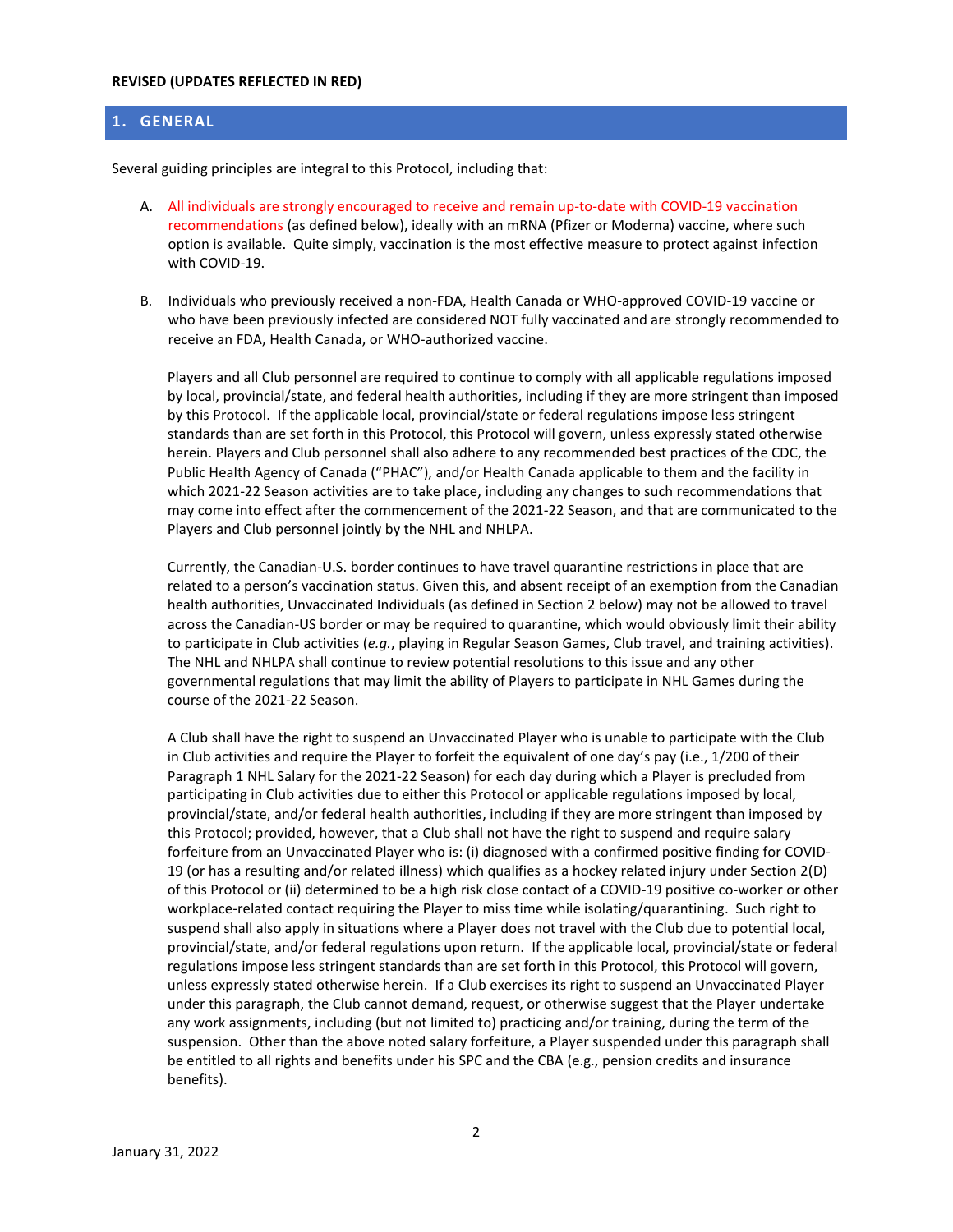Notwithstanding the foregoing, there shall be no forfeiture of any compensation for an Unvaccinated Player whose unvaccinated status is based upon medical reasons or a conflict with his sincerely held religious beliefs.

- C. Any person whose job, role, position or access entails or entitles them to have personal interactions (within 12 feet) with Club Hockey Operations personnel (including Players) must be Fully Vaccinated (as defined below in Section 2A) and shall be required to comply with daily symptom self-evaluation on days on which they have such personal interactions with Club Hockey Operations personnel. This includes, but is not limited to:
	- Club Hockey Operations staff (e.g., Coaches, General Managers, etc.)
	- Club medical, athletic training, strength and conditioning, and equipment staff
	- Locker room attendants
	- X-ray technicians and paramedics
	- On-Ice Officials
	- Off-ice Officials, including penalty box personnel
	- Other Club executives and personnel (e.g., Board of Governors, Club Presidents, Club Public Relations and social media staff, etc.) and arena employees
	- Chef, wait staff and other food service personnel
	- Equipment and other vendors
	- Ice maintenance personnel
	- Security Staff
	- Rightsholders
	- Photographers
	- Media
	- Charter Flight Attendants
	- **Bus Drivers**
	- League Personnel
	- NHLPA Personnel
	- All individuals who, at the same time as Club Hockey Operations personnel or Players, occupy Club Hockey Operations, Player spaces at Club facilities, or who access the Player or Club Hockey Operations areas on event level at the game arena.
	- All individuals (to the extent not otherwise listed above) who travel with the Club (e.g., via charter; bus; etc.).

Note: Persons whose interactions are extremely limited and only transient in nature are not subject to this requirement (e.g., valet parking attendants).

Clubs (or arenas) shall consult with Club (or arena) counsel to discuss possible implications of the above vaccination requirement (including without limitation, reasonable accommodation requests, employee privacy and other employment considerations) based on applicable laws in your jurisdiction. Any Club (or arena) considering granting an accommodation that would result in an Unvaccinated Individual having personal interactions within 12 feet of a Player or Club Hockey Operations Personnel shall provide at least seven (7) days prior written notice.

- D. Any individuals listed in Section 1(C )(above) who are not vaccinated, or whose vaccination status is unknown:
	- a. may not have personal interactions (within 12 feet) with Hockey Operations personnel (including Players);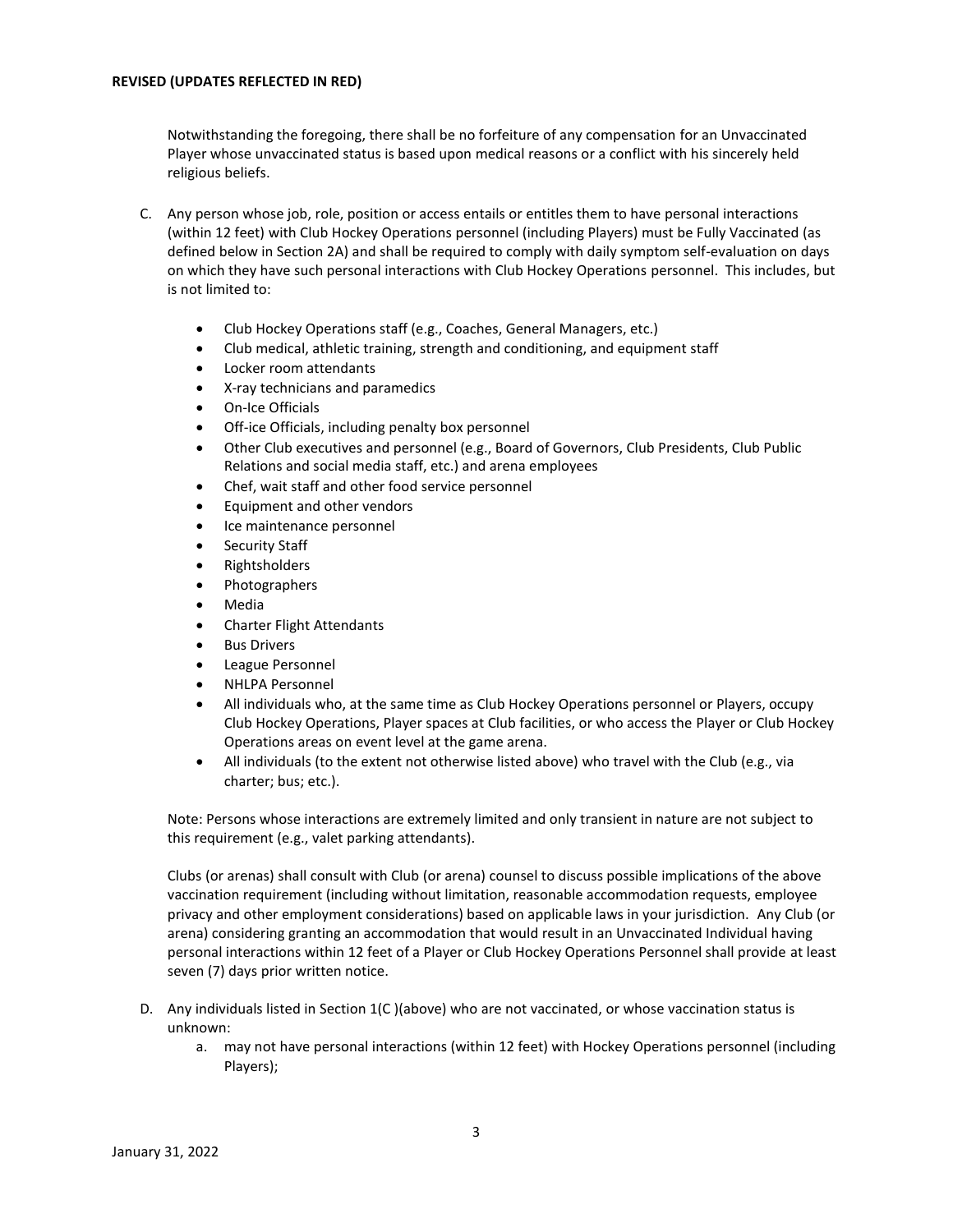- b. may not, at the same time as Club Hockey Operations personnel or Players, occupy Club Hockey Operations, Player spaces at the Club facilities, or access the Player or Club Hockey Operations areas on event level at the game arena; and
- c. may not travel with the Club on the Club charter to and from away games.
- E. Clubs are directed to the Infection Control Section of the 2021-22 Medical Handbook regarding preventative measures including cleaning, disinfecting and hygiene measures, which measures shall be considered as incorporated into this Protocol.

# **2. VACCINATION STATUS**

# A. FULLY VACCINATED INDIVIDUALS

Individuals will be considered fully vaccinated once two (2) weeks have passed since receiving the final dose of an FDA, Health Canada or WHO approved COVID-19 vaccine<sup>1</sup> ("Fully Vaccinated Individuals"). As a general matter, Fully Vaccinated Individuals are subject to less **restrictions** and measures set forth herein during the 2021-22 Season, unless they develop COVID-19 symptoms, in which event s/he shall be subject to the provisions of Section 4. It is strongly recommended that individuals remain up-to-date with vaccine recommendations and receive a "booster" dose of an approved COVID-19 vaccine when eligible. However, at the time of this writing, boosters are not required to be considered "Fully Vaccinated" for purposes of this Protocol.

Upon request of the Club and to the extent permissible under state or provincial laws, members of the Club Travelling Party (see Section 3(F)(1)) shall provide the Club with vaccination cards or other documentation verifying their vaccinated status. Individuals who fail to provide such information shall be considered Unvaccinated Individuals for the purposes of this Protocol, and shall be subject to the provisions applicable thereto as set forth in this Protocol. Unvaccinated Individuals

Individuals who are not fully vaccinated ("Unvaccinated Individuals") are required to adopt preventative and detection measures outlined in Section 3 below. In this Protocol, for purposes of clarity, individuals who are partially vaccinated (i.e., have only received one dose of a two-dose vaccine or are not more than two (2) weeks post final dose) will be considered Unvaccinated Individuals until they reach Fully Vaccinated status. Individuals whose vaccination status is unknown, undisclosed, or who did not receive a FDA, Health Canada, or WHO-approved COVID-19 vaccine, will also be deemed to be Unvaccinated Individuals for the purposes of this Protocol. Unvaccinated Individuals may be subject to restrictions related to their ability to cross the Canadian/US border, which may ultimately limit an Unvaccinated Individual's ability to attend or participate in NHL Games or practices.

50% of the incremental costs associated with being an Unvaccinated Player (e.g., testing, quarantine-related costs, single room hotel costs for ELS Players, travel costs) shall be treated as Player Benefits and charged against the Players' Share. Clubs shall report any such incremental costs to the NHL along with all supporting documentation, and the League shall make those submissions available to the NHLPA in their entirety for purposes of review and HRR reconciliation. Nothing in this protocol shall have the effect of limiting any rights, benefits or entitlements pursuant to the CBA.

<sup>&</sup>lt;sup>1</sup> Club Medical Staff are encouraged to consult with their infectious disease experts and relevant health authorities regarding the advisability of administering an mRNA vaccine (Pfizer or Moderna) for those who are currently vaccinated with a viral vector vaccine (Johnson & Johnson or Astra-Zeneca) given emerging evidence that the viral vector vaccine provides lower rates of protection against some variant forms of COVID-19.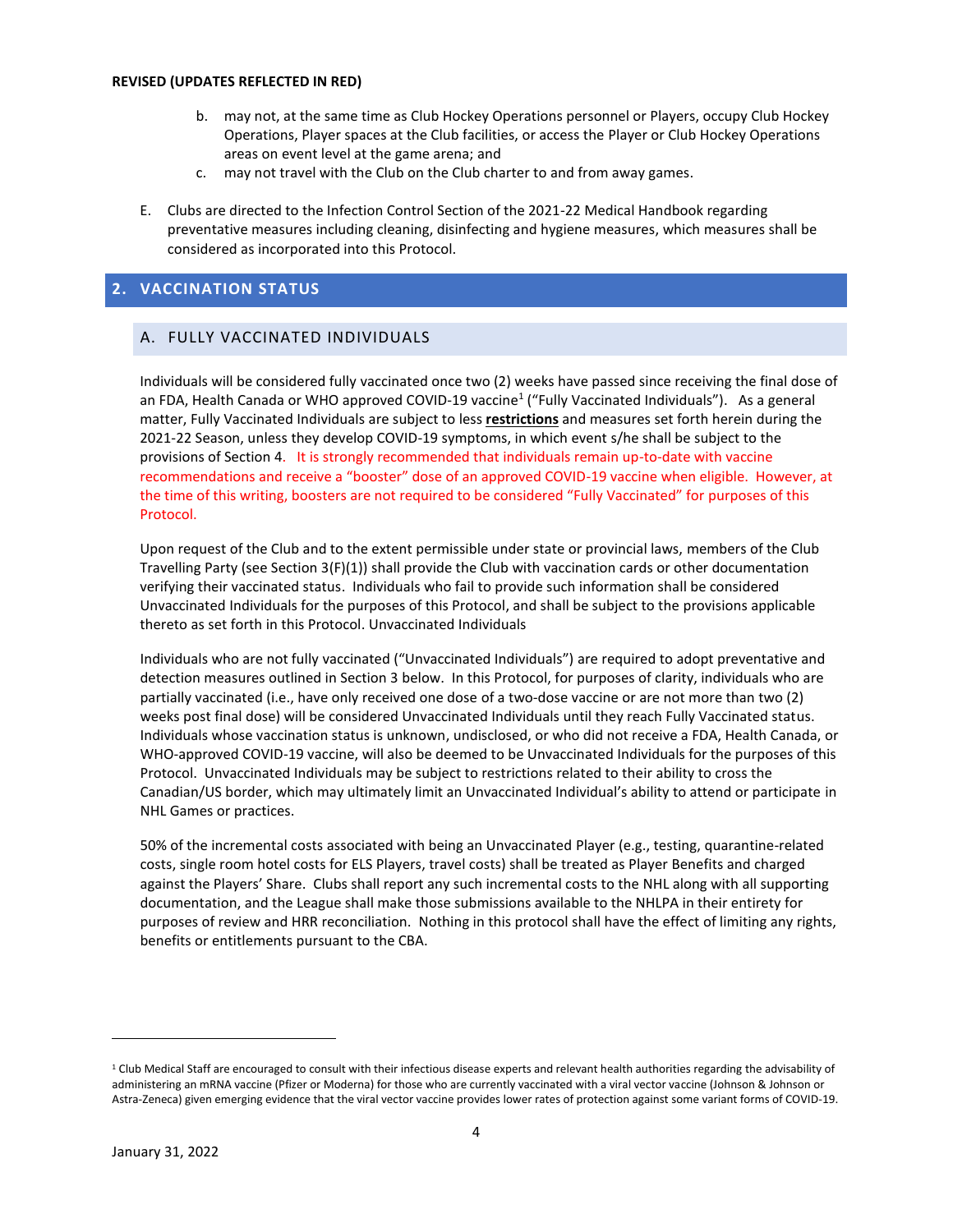#### B. PLAYER OPT-OUT RIGHTS

A Player subject to an SPC that includes the 2021-22 Season who (i) is Unvaccinated; or (ii) is Fully Vaccinated but can establish that an immediate family member (i.e., spouse, partner or child) with whom he shares a household is at substantially heightened risk of severe illness by contracting COVID-19 shall be entitled to opt out of play in the 2021-22 Season by notifying his Club of his intention to do so (with a copy to the NHL and the NHLPA pursuant to CBA Exhibit 3) by no later than October 1, 2021. Written notice from a Player of his decision to opt out of the 2021-22 Season is irrevocable and may only be given within the window provided herein.

Upon the provision of such notice, the Player will be under no further obligation to participate during the 2021-22 Season, the Club shall have no further obligations to pay such Player's Salary and Bonuses for the 2021-22 Season, and the Player's SPC will be considered tolled for the duration of that Season and all provisions of the SPC shall remain applicable upon the commencement of the 2022-23 Season.

Notwithstanding the foregoing, the Club may elect not to toll the Player's SPC by providing written notice of such election to the Player (with a copy to NHL CR and the NHLPA pursuant to Exhibit 3 of the CBA) within 30 days of receipt of the Player's opt out notice.

In the event the Player's SPC is tolled under this provision, the Player shall be under no obligation to return any Salary or Signing Bonus paid to him on account of the 2021-22 Season up to the date on which he exercised his opt out right, and such payments shall be set off against payments due in the 2022-23 Season under the now tolled contract.

In the event the Club elects not to toll a Player's SPC, the Player shall be required to return, by no later than sixty (60) days after receipt of the Club's notice of such election, all Salary and Signing Bonuses paid to him on account of the 2021-22 Season.

For purposes of clarity, Players opting out pursuant to this provision will be deemed not to have refused to play or to otherwise have triggered the material breach or forfeiture provisions of any Signing Bonus provisions of their SPCs except for such forfeitures or the discontinuance of compensation payments as provided for within these opt out provisions. For purposes of clarity, a Player who has exercised his right to a opt out, and is not receiving any Player Salary and Bonuses for the 2021-22 Season, shall not be included within the Club's Averaged Club Salary (unless such Player is subject to being included within the Club's Averaged Club Salary pursuant to CBA Section 50.5(d)(i)(B)(5)).

Players opting out of the 2021-22 Season will not accrue service for the purposes of pension calculation, but will remain eligible for insurance benefits coverage for the balance of the 2021-22 Season. All costs for any ongoing benefits will continue to be included within the Players' Share.

A Player that opts out of the 2021-22 Season (hereinafter "Player who has opted out"), will be ineligible to play professional hockey (including the Olympic Games) other than under the terms of their NHL SPCs and may not contract elsewhere for the 2021-22 Season.

Where the SPC of a Player who has opted out is not tolled pursuant to any of the provisions above, the Player and the Club will continue to be bound by the terms of such SPC, except where stated to the contrary within these opt out provisions, for the original term of the contract and the Club will retain all rights pursuant to the CBA, including but not limited to the right to issue a Qualifying Offer, elect Salary Arbitration, etc.

Further, where the SPC of a Player who has opted out has not been tolled and the SPC will expire following the conclusion of the 2021-22 Season, such Players shall not enter into a contract to play hockey elsewhere for any future season until the expiration of his NHL Club's right to decline to toll their SPC. To the extent such a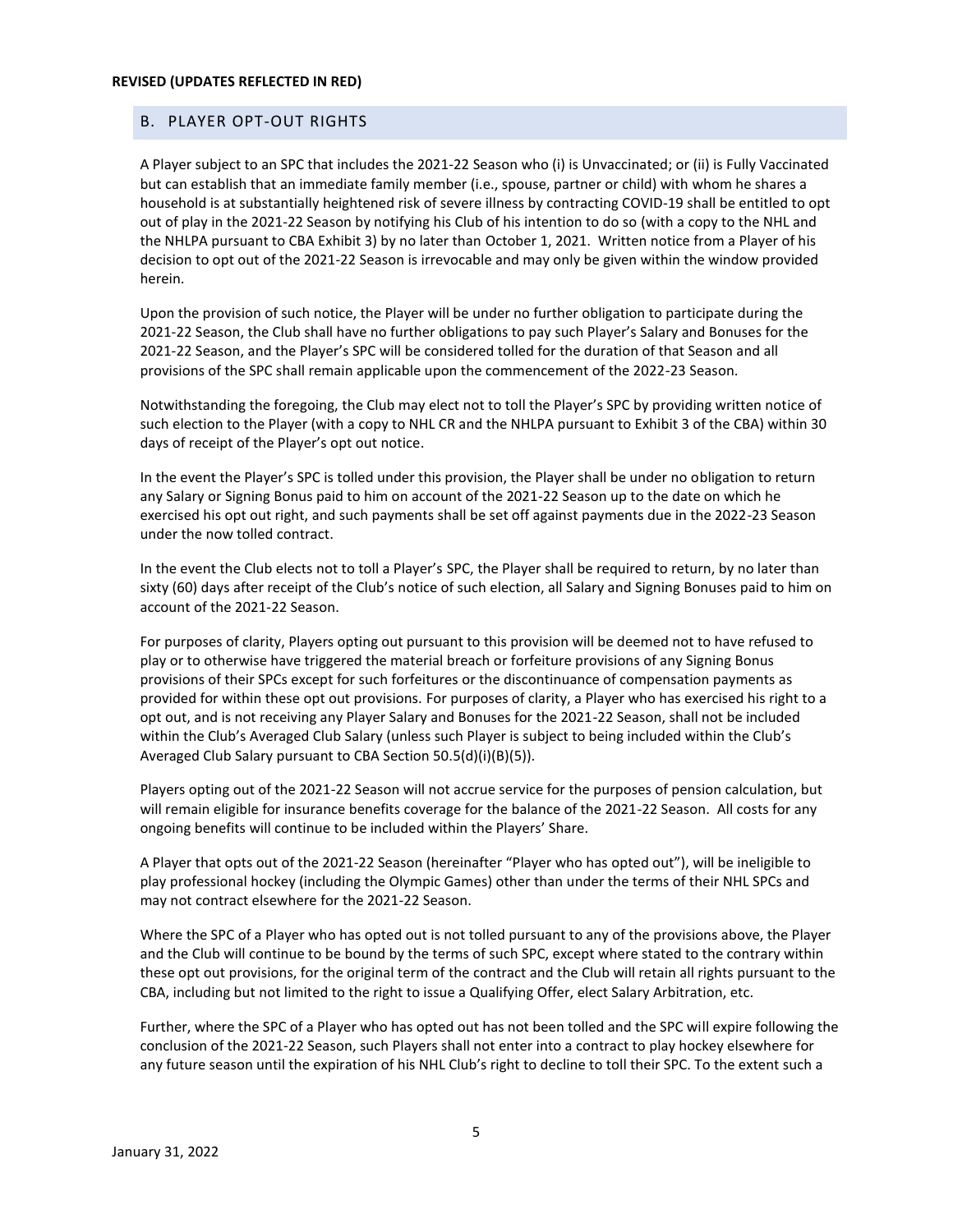Player does contract elsewhere for a future season prior to the expiration of his NHL SPC, the Player will be ineligible to play or contract in the NHL for the 2022-23 Season.

With regards to the impact of the above provisions, including tolling an SPC pursuant to the terms above, the following general rules shall apply:

If the SPC being tolled had been previously subject to a Retained Salary Transaction, the Club(s) that had retained salary in the prior transaction(s) shall continue to include an amount attributed to their Averaged Club Salary in the amount and on the schedule originally anticipated at the time of such retained salary transaction regardless of the subsequent tolling.

An SPC that has been tolled pursuant to these provisions will not be subject to having the Paragraph 1 Salary increased due to the contract being extended into a season where the Paragraph 1 Salary now is below the minimum amount provided for in Article 11.

The NHL may investigate any circumstance in which it believes these provisions were intentionally used to, or had the effective of, circumventing any provision of the CBA or the 2020 MOU and can impose penalties pursuant to Article 26 of the CBA, including, but not limited to, in these circumstances, reinstating the original terms of a contract that had been tolled or the voiding of a tolled contract.

Any disputes arising out of these opt out provisions shall be subject to the expedited arbitration provisions of Article 17.17 of the Collective Bargaining Agreement.

# C. EXHIBIT 25-A

In the event a Player is diagnosed with a confirmed positive finding for COVID-19 (or has a resulting and/or related illness), the Club Physician shall issue an Exhibit 25-A designating the Player as "unfit to play".

- If the Player is Fully Vaccinated or if the Player is not vaccinated for medical reasons or because doing so would conflict with his sincerely held religious beliefs the Player shall be deemed to have sustained an illness during and arising out of the course of his employment as a hockey player for such period as he may be removed from training, practice or play, and his condition shall be treated as a hockey related injury for all purposes under the Collective Bargaining Agreement.
- If the Player is an Unvaccinated Individual (and not subject to the exception for medical or religious reasons stated above), the Player shall not be considered to have sustained an illness during and arising out of the course of his employment for such period as he may be removed from training, practice or play, and his condition shall not be treated as a hockey related injury for purposes of entitlement to Paragraph 1 NHL Salary for the 2021-22 Season unless the Player establishes, on the basis of a balance of the probabilities, that he contracted COVID-19 and/or any resulted or related illness during and arising out of the course of his employment as a hockey Player. A Player, however, shall not be entitled to payment of his Paragraph 1 NHL Salary for the period of disability if the Club establishes, on the basis of a balance of the probabilities, that the Player failed to comply with the terms of this Protocol in a manner that was reasonably related to his contraction of COVID-19 and/or any resulting or related illness. Other than the withholding of Paragraph 1 NHL Salary for the period of the disability, the Player shall remain entitled to all rights and benefits under his SPC and the CBA (e.g., pension credits and insurance benefits).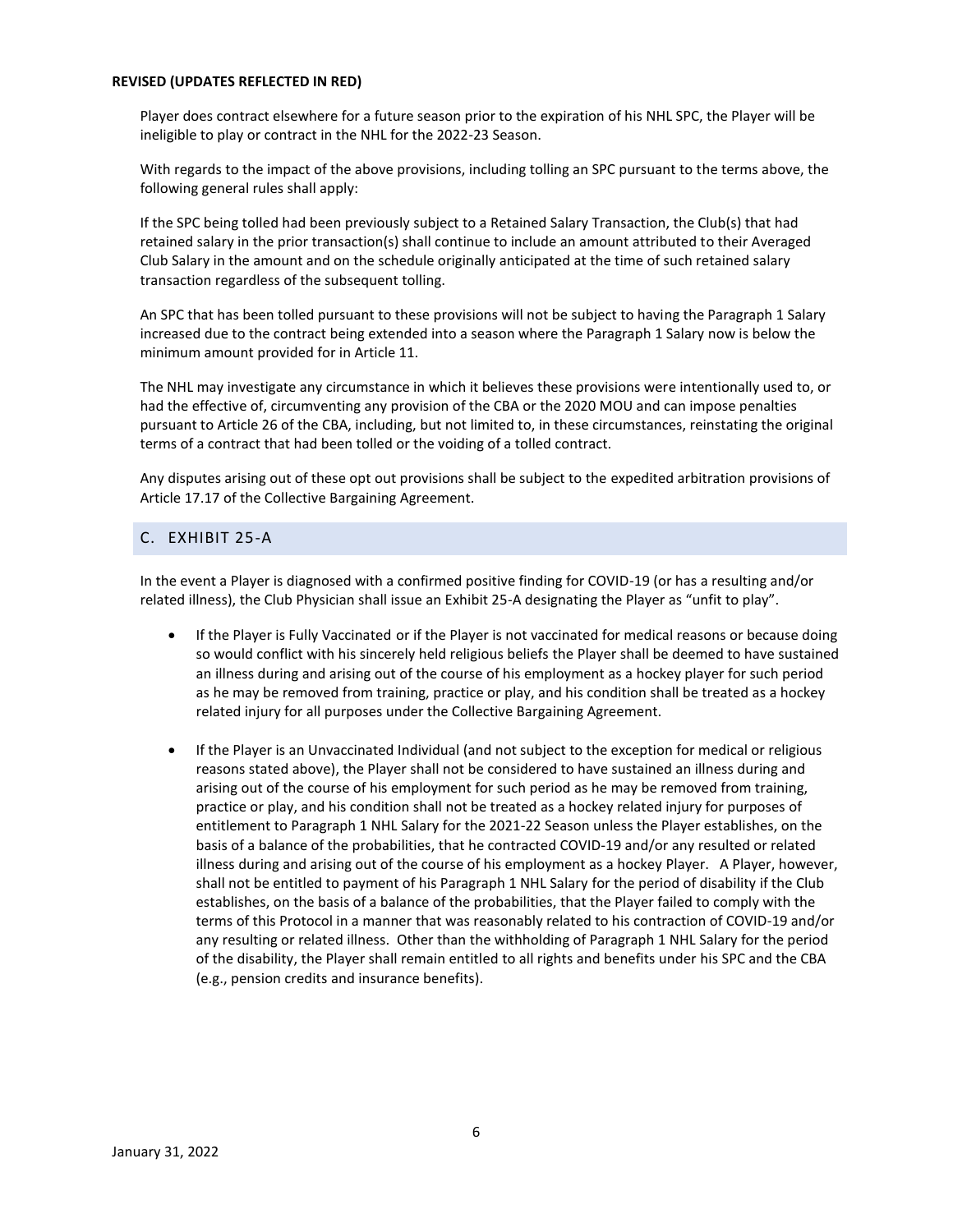# **3. PREVENTATIVE, DETECTION,AND OTHER SAFETY MEASURES**

## A. QUARANTINE FOR UNVACCINATED PLAYERS FROM HIGH-RISK ENVIRONMENTS

In addition to any quarantine requirement mandated by local, provincial, state or federal jurisdictions, Unvaccinated Players shall be subject to a 7-day quarantine upon reporting for Training Camp or at any later point in the Season in which they commence participation in Club activities (e.g., AHL call up) if, as determined by the Club's Medical Director, the Player has travelled from a high-risk environment or has engaged in behavior that subjected him to a substantially higher risk of infection than pertains to other Players of the Club. The duration of such quarantine may be extended to 14 days as may be considered appropriate by the Club Doctor.

In determining whether an Unvaccinated Player who commences participation in Club activities at a point in the season after the commencement of Training Camp has travelled from a high-risk environment, the Club Medical Director shall consider whether he has been playing professional hockey in a league that is subject to preventative and safety measures that establish a lower level of protection against infection than those set forth in this Protocol.

The Unvaccinated Player subject to such quarantine shall not be permitted to leave his home or hotel room for any purpose, including, if at a hotel, to use common facilities such as the hotel gym, bar or restaurants. No visitors shall be permitted, and all meals and medications must be delivered to the individual's home or hotel in a contactless manner. However, the Club shall make appropriate arrangements to permit the Player subject to the quarantine to enter into and utilize the Club training facilities when there are no other Players present and, provided that the Player travels directly to and from the Club facility for this purpose and does not have access to any Player or personnel that has regular access to other Players and to the facilities in general, he shall be permitted to work out and skate on a daily basis for a period not less than two hours per visit.

The Unvaccinated Player shall be subject to molecular testing on day 1, 3, 5 and 7 of the quarantine, and shall be permitted to commence training activity with the Club upon the receipt of negative results for each of the aforementioned tests as well as a medical clearance from the Club Doctor. For clarity, the pre-participation medical evaluation (PPME) shall be conducted after the Player has exited quarantine.

The incremental costs of the quarantine for Unvaccinated Players, including hotel expenses if the Player does not have a residence in the Club City, shall be treated as outlined in Section 2(B).

## B. FACE COVERINGS

With respect to the face covering provisions set forth in this Section 3(B), use of N95 or KN95 (or equivalent) masks are strongly recommended to be be worn, if available. If not available, surgical masks should be worn. Cloth masks are not permitted.

# B1. FULLY VACCINATED INDIVIDUALS

Fully Vaccinated Individuals have reduced circumstances in which they are required to wear face coverings. However, face coverings for Fully Vaccinated Individuals are required in certain circumstances, as follows:

• Consistent with CDC recommendations, in areas where there is substantial or high transmission of COVID-19, Fully Vaccinated Players and Hockey Operations Team personnel must continue to wear face coverings when inside Club facilities or team spaces (other than while actively exercising, participating in a Game, including while seated on the Player Bench, or while actively eating or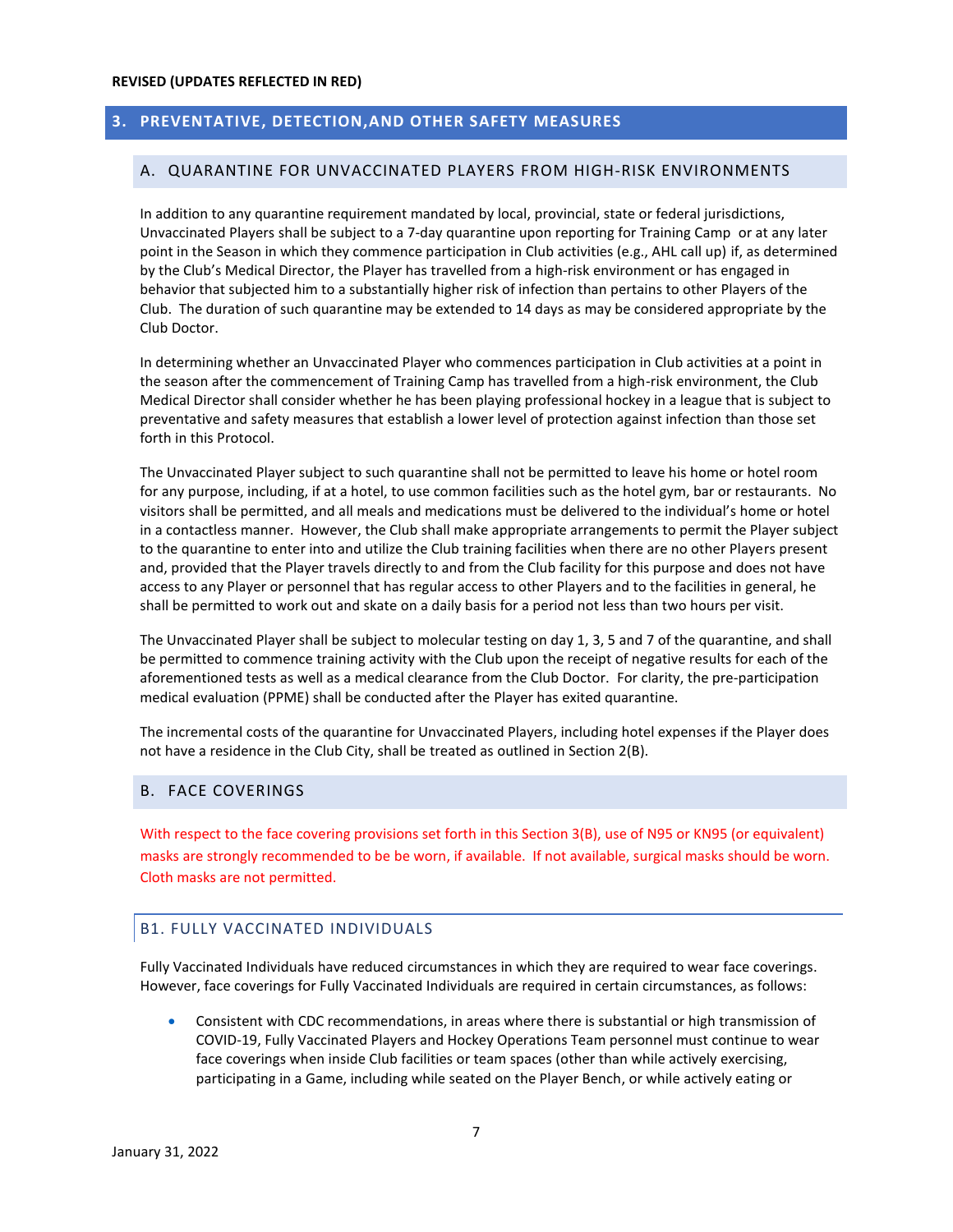drinking). See [https://covid.cdc.gov/covid-data-tracker/#county-view;](https://covid.cdc.gov/covid-data-tracker/#county-view) [https://health](https://health-infobase.canada.ca/covid-19/epidemiological-summary-covid-19-cases.html)[infobase.canada.ca/covid-19/epidemiological-summary-covid-19-cases.html.](https://health-infobase.canada.ca/covid-19/epidemiological-summary-covid-19-cases.html)

- $\circ$  On teams where vaccination rates are high (i.e., 85% or higher), it is recommended that Players and Hockey Operations Team personnel consult with Team Medical and the Club's Infectious Disease experts, and local health officials, to determine, based on the Club's vaccination rates, strict adherence to the Protocol, and the rate of transmission of COVID-19 in your local community and those areas to where the Club will be travelling, whether relaxation of the face covering recommendation while indoors with other teammates would be appropriate.
- In circumstances where physical distancing cannot be maintained, as per Section 3C, between Fully Vaccinated and Unvaccinated Players, face coverings are required for both groups.

# B2. UNVACCINATED PLAYERS

Unvaccinated Players are required to wear face coverings at all times when with the team or in team spaces (other than while actively exercising, participating in a Game, including on the Player Bench, or while eating/drinking).

# B3. NON-TEAM PERSONNEL

All non-team personnel who interact with Club Hockey Operations and Player personnel at the arena, practice facility, or during team travel (e.g., media, rightsholders, x-ray technicians, locker room attendants, Off-Ice Officials etc.) are required to wear face coverings at all times when interacting with the team, with the exception of On-Ice Officials who may be unmasked during Games.

## B4. EXCEPTIONS

Any person who cannot adhere to these masking requirements must immediately inform their employer to provide the basis upon which they cannot adhere to these requirements and to discuss appropriate accommodations, if any.

## C. PHYSICAL DISTANCING

Unvaccinated Players are required to remain physically distanced more than six (6) feet from both Unvaccinated and Fully Vaccinated Individuals, whenever such distance can be controlled, including in meeting rooms, locker room stalls, when dining at the Club facility, etc. Installation of physical barriers such as plexiglass dividers can be an appropriate substitute for physical distancing provided that such barriers are effective in reducing the possibility of transmission in the particular circumstances.

To reiterate, where circumstances do not allow for physical distancing as described above, such as locker rooms, on airplanes, buses, etc., Fully Vaccinated individuals shall also be required to wear face coverings for the duration of the period during which they are required to be in close contact with Unvaccinated Players.

Unvaccinated Players are not permitted to share small, enclosed spaces such as saunas, steam rooms or vehicles (e.g., carpooling, taxis or ride shares) with either Fully Vaccinated or other Unvaccinated Players.

Each Unvaccinated Player shall be provided with his own hotel accommodation for the duration of his participation in Training Camp as well as when on road trips during the Regular Season. The incremental costs associated with the provision of such hotel accommodation shall be treated as outlined in Section 2(B).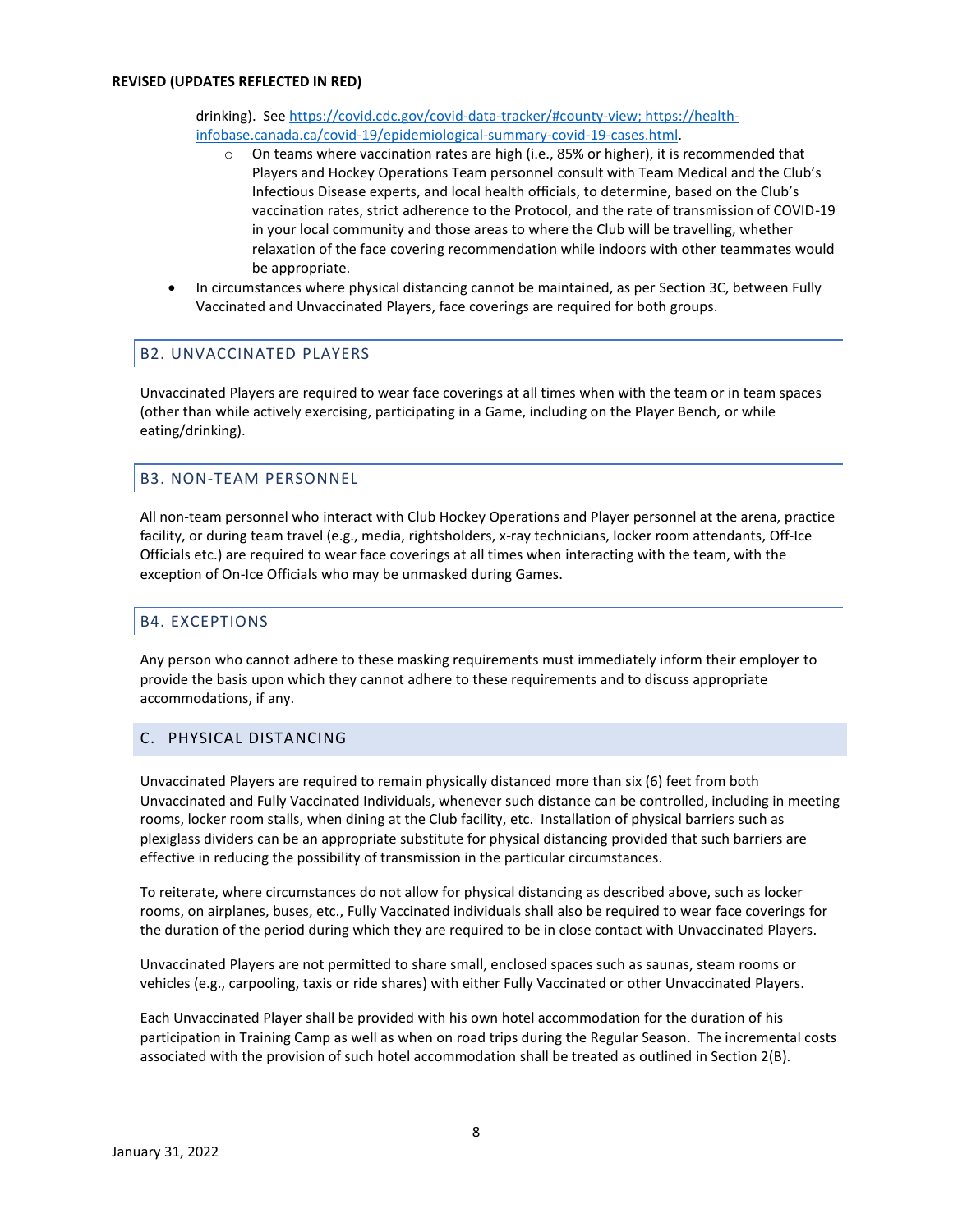Lastly, given high community transmission rates, it is strongly recommended that all members of the Club Traveling Party (Fully Vaccinated and Unvaccinated Individuals) reduce interactions with the community as much as possible, including with others who are not in their household.

# D. DAILY SYMPTOM SELF-EVALUATION

The Club Travelling Party and all Club Hockey Operations personnel (including Players), whether Fully Vaccinated Individuals or Unvaccinated Individuals*, are required to administer a daily symptom selfevaluation* before attending any Club facilities, whether at home or on the road.

They shall immediately notify Club medical staff if they experience any symptoms, shall self-isolate, and shall be medically evaluated by the Club's physician(s), who shall consult with the Club's infectious disease expert to determine next steps, and administer PCR testing, if appropriate.

## *Daily symptom screening is a critical tool for early identification of possible COVID-19 infection and remains an important step for all Club Hockey Operations personnel (including Players) to go through each day.*

The following are common symptoms of COVID-19:

- New or worsening cough
- Shortness of breath or difficulty breathing
- Feeling feverish, chills
- Muscle or body aches or fatigue (not exercise-related)
- New loss of smell or taste
- Gastrointestinal symptoms (nausea, vomiting and/or diarrhea)
- Sinus or cold-like symptoms (headache, congestion/runny nose, sore throat).
- Fever (temperature > 99.5°F or > 37.5°C)

## E. MOLECULAR TESTING<sup>2</sup>

For the purposes of this Protocol "molecular" testing refers to laboratory-based RT-PCR testing, and molecular point-of-care testing such as the Mesa Accula, Cue and Lucira platforms (i.e. not rapid antigen testing).

## E1. PRIOR TO ARRIVAL

Molecular testing shall be administered to the Club Traveling Party (see Section F1 below) and all Club Hockey Operations personnel, including all Players, with samples collected within 24 hours prior to any such person's return to Club Facilities from the All Star break or other non-NHL related multi-day breaks, in order to detect active or recent infection. These persons shall not utilize Club Facilities until COVID-19 test results are available and indicate a negative testing result.

# E2. FOR-CAUSE TESTING

• Members of the Club Travelling Party who: (i) develop symptoms associated with COVID-19; or (ii) require testing for cross-border travel, shall be subject to molecular testing. Fully Vaccinated

<sup>&</sup>lt;sup>2</sup> For both Fully Vaccinated and Unvaccinated Individuals, Clubs shall use the same testing providers used during the 2020-21 Season, unless otherwise agreed upon by the NHL and NHLPA.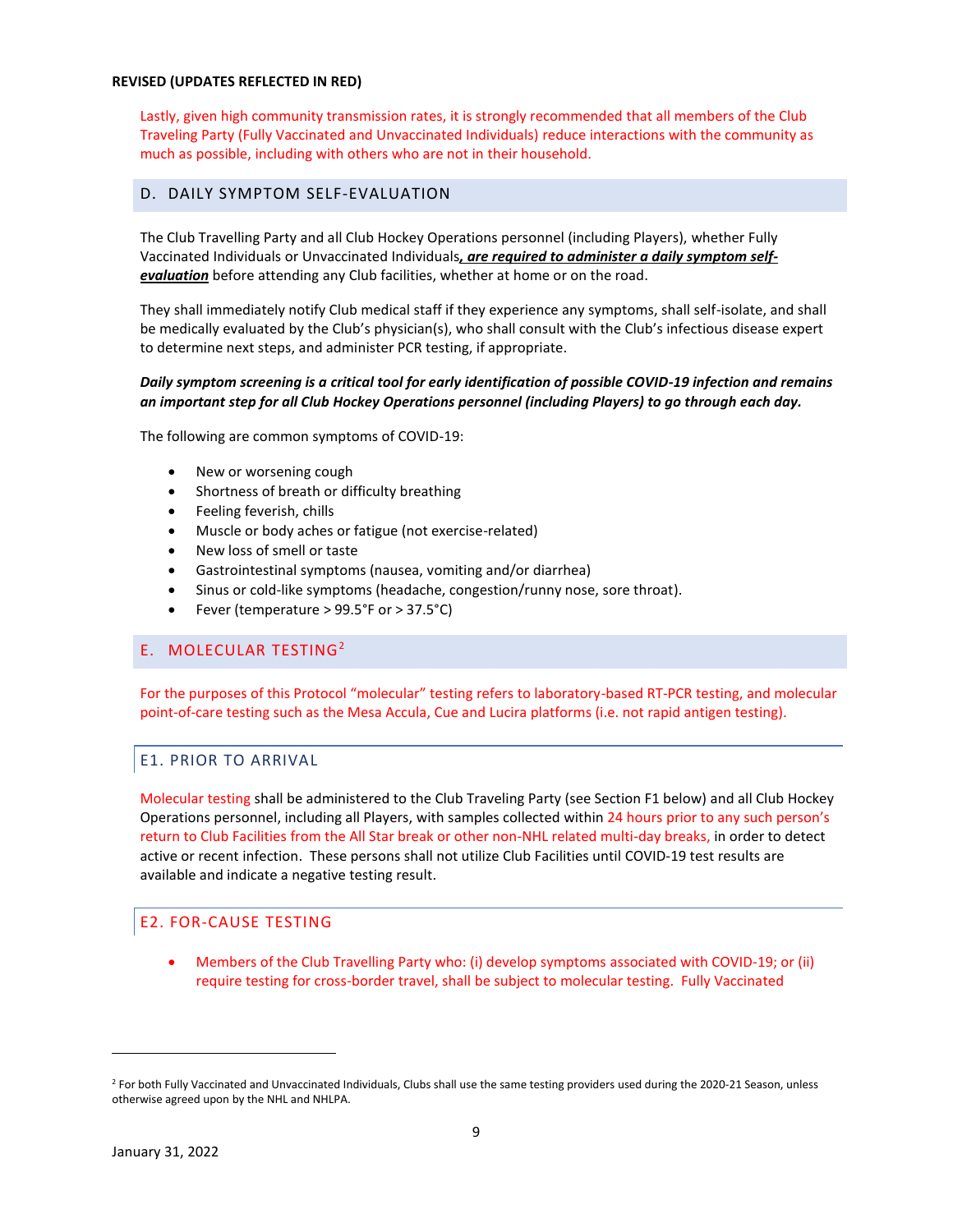members of the Club Travelling Party will not otherwise be subject to testing (i.e., no routine surveillance testing of asymptomatic individuals).

## E3. TESTING FOR UNVACCINATED PLAYERS

Clubs shall make arrangements for and shall administer molecular testing of all Unvaccinated Players on a daily basis, with results available within 24 hours of collection. Incremental testing costs for Unvaccinated Players shall be treated as outlined in Section 2(B).

# E4. TESTING HOLIDAY

Following a confirmed positive COVID-19 test, all members of the Club Travelling Party shall have a 90-day "testing holiday", subject to the conditions set out in Section 4(I) below.

## F. TRAVEL

## F1. CLUB TRAVELING PARTY

- The Club Traveling Party is defined as Players, Coaches, and all other Club personnel permitted to travel on the Club charter, including Club rightsholders (broadcast and radio).
- No marketing, sponsorship, or other third parties are permitted to travel with the Club as part of the Club Traveling Party.

## F2. GENERAL

Each member of the Travelling Party shall adhere to the local public health regulations for the duration of any road trip. Members of the Club's Travelling Party are also required to comply with these travel requirements when using hotels and/or Club travel partners (transportation companies such as car services, buses, charter flights, etc.) in the Club's home city (to the extent applicable), and in connection with all travel. All members of the Club Travelling Party are expected to observe and to strictly comply with all applicable travel restrictions where they are located, while en route, and at the planned destination.

Clubs shall establish operational processes for all Club travel to facilitate safe, clean, and hygienic conditions, and to reduce COVID-19 transmission, including but not limited to the following:

- Clubs shall endeavor to travel in a controlled environment at all times.
- Absent extenuating circumstances, the Travelling Party shall travel on Club-provided transportation between the Club's home city and other Club cities. In situations where Unvaccinated Players require separate transportation from the Club's group transportation, such travel shall be limited to private travel and incremental costs shall be treated as outlined in Section 2(B).
- Clubs shall ensure that members of the Travelling Party minimize time in crowded settings.
- Clubs shall provide face coverings, hand sanitizer and disinfectant wipes to all members of the Travelling Party, shall travel with additional supplies while on the road, and shall have on hand an adequate overall supply of these products prior to Club travel.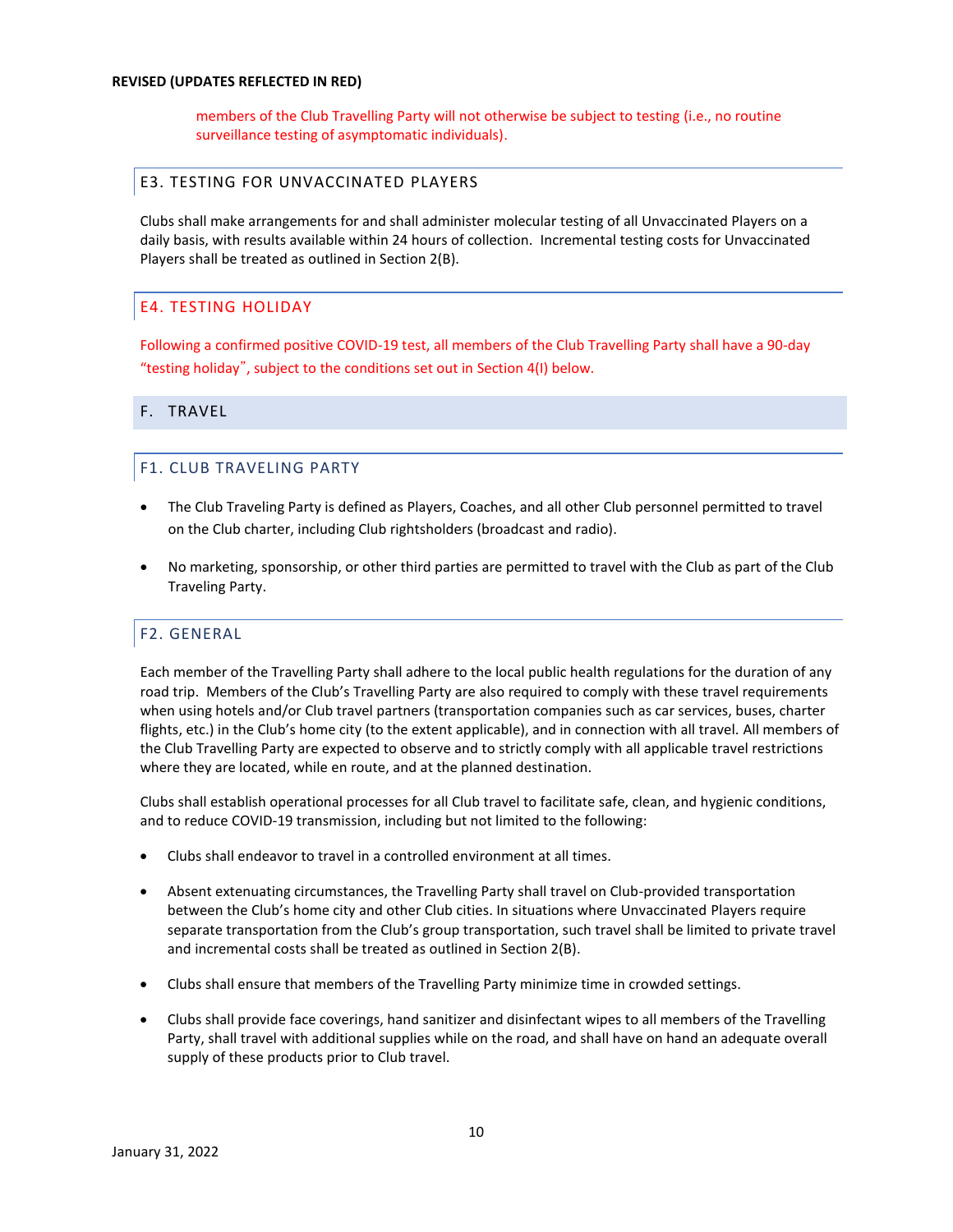- All members of the Travelling Party are required to wear face coverings during travel, as outlined in Section 3B of this Protocol.
- All members of the Travelling Party shall frequently clean and/or disinfect their hands and high touch surfaces they encounter in connection with Club Travel (e.g., when entering the Club hotel, Club facilities, planes and buses; luggage handles; hotel key cards; remote controls; phones; airplane seatbelts; trays on airplanes; etc.).
- Clubs shall ensure that all travel partners (hotels, airlines, buses) have adopted enhanced cleaning and disinfecting protocols, consistent with industry standard and best practices, which include, without limitation, frequent disinfecting of "high touch" facilities, rooms, surfaces, etc., with hospital-grade EPA List N disinfectants or Health Canada approved products. Disinfection shall occur before and after each usage by the Club.
- In addition to the requirements set forth in this Protocol, Clubs shall adhere to, and ensure their travel partners consider, the applicable recommendations and guidelines delineated by the PHAC, CDC and local / state or provincial health departments.

# F3. PRE-DEPARTURE / POST-ARRIVAL MONITORING FOR CROSS-BORDER TRAVEL

Members of the Travelling Party remain subject to any restrictions, including but not limited to, screening, monitoring and testing requirements, set forth by the local /provincial / state / federal health authorities both prior to departure and upon arrival.

In Canada, members of the Traveling Party shall download and utilize the ArriveCAN app upon arrival from international travel (including from the United States), which is federally mandated. Additional measures specific to Canada include the following:

- All members of the Travelling Party are required to show proof of a negative COVID-19 molecular test result conducted within 72 hours of the scheduled departure time of their flight to Canada, or present an acceptable positive test result conducted between 11 and 180 days from the arrival date. All travelers shall stay informed and follow local public health advice during their stay in Canada.
- It is strongly recommended that all Players and members of the Club Travelling Party download the CovidAlert app to their phones. Any positive test results should be uploaded to the app. Note that the app requires that the Bluetooth function be turned on and is entirely anonymized. People using the app are alerted only if they have been in close contact with someone within the past 2 weeks that has tested positive for COVID-19. More information can be found at CovidAlert.
- If a traveler that has entered Canada within the past 14 days starts to exhibit signs or symptoms of COVID-19 or tests positive for COVID-19, the Public Health Agency of Canada shall be notified at phac.quarantine.covid19.quarantaine.aspc@canada.ca immediately.
- The Club must contact the local 'provincial' public health authority for all confirmed positive cases.
- Please note that all individuals travelling into Canada could be subject to a review of COVID-19 symptoms and temperature screening (anyone with a temperature over 38°C will be placed in immediate isolation) upon arriving at Canadian airports. Travelers into Canada shall be aware of the measures to follow for persons exempt from mandatory quarantine.
- It is important to instruct travelers to monitor for COVID-19 symptoms for the duration of their stay in Canada and for 14 days following their departure. Travelers should notify Club medical staff as soon as possible if they develop any COVID-19 symptoms.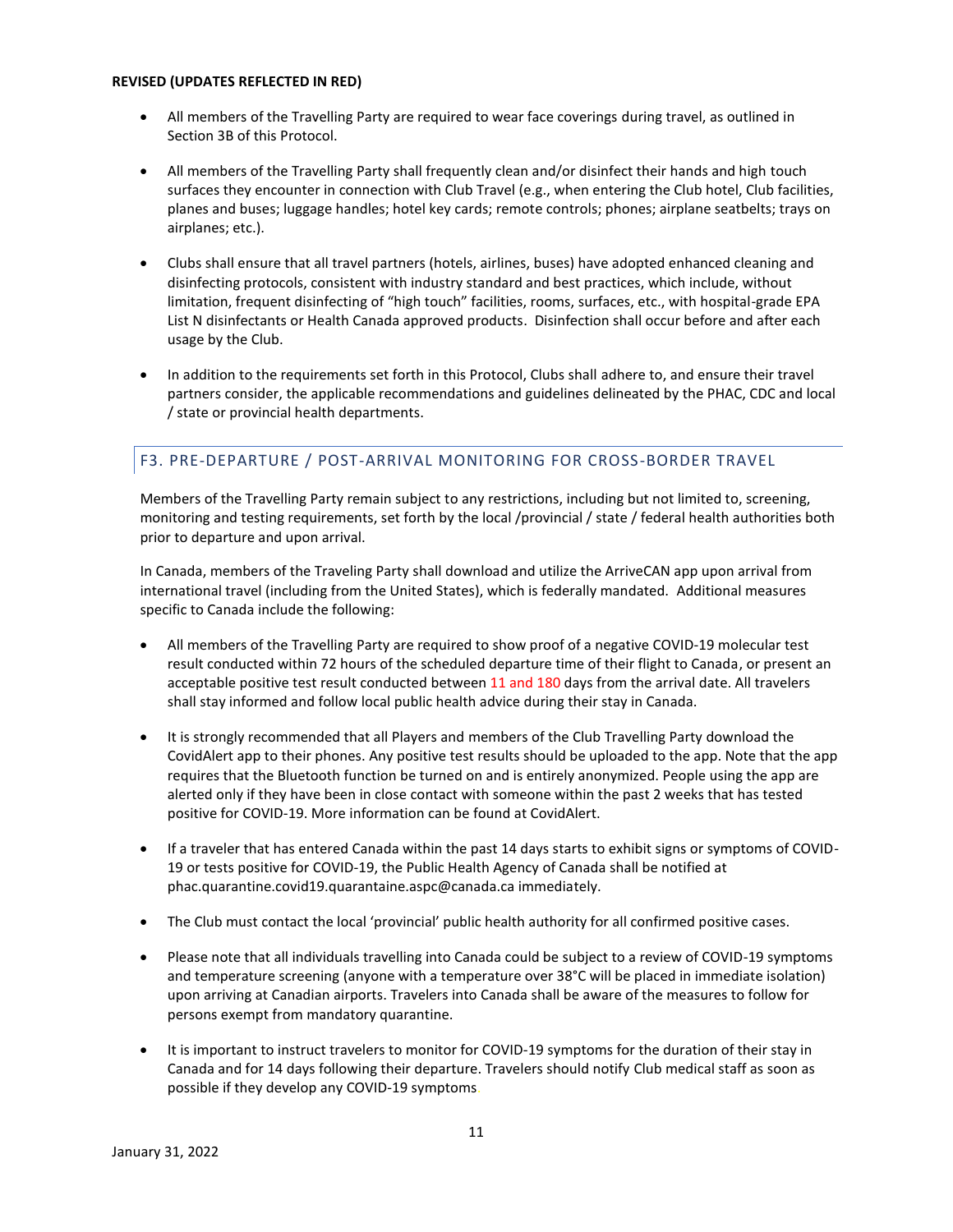A negative test is also currently required for entry to the U.S., collected within 24 hours of border crossing. Although a rapid antigen test meets border requirements, molecular testing is recommended, given its greater degree of accuracy compared to antigen testing. Individuals who have recovered from COVID-19 and have confirmed positive test within 90 days of entry do not have to undergo testing.

# F4. AIR TRAVEL

- Planes shall be configured to provide as much free space as possible between Unvaccinated Players to maximize distance between them and all other individuals, especially other Unvaccinated Players.
- Whenever possible, Clubs should depart from or arrive into smaller private airports. If travelling through a public airport is unavoidable, Clubs should avoid using main terminal gates.
- Clubs should make every effort to screen for TSA compliance at the Club facility or arena, where possible, or planeside, as opposed to in a public terminal.
- Such screening shall be conducted in a manner that meets disinfection and physical distancing requirements.
- Members of the Club's Travelling Party should hold their own documents and scan their own boarding pass or mobile device whenever possible.
- Flight attendants shall wear face coverings at all times and shall be the sole distributors of food items, which shall be individually prepared and wrapped.
- If possible, prior to the Travelling Party boarding the flight, flight attendants should place food items (snacks, prepackaged items, etc.), hand sanitizer, face coverings, etc. on each seat.
- In-flight catering, including distribution and clean-up of food and beverage, shall be as limited as possible to avoid touch points and interactions between flight attendants and members of the Travelling Party. Single-use utensils, napkins, plates, condiments, and hand wipes shall be provided for and disposed of after each meal.
- Unvaccinated Players on any team flight should avoid eating and drinking at the same time as others in the same row and remain masked except while actively eating or drinking.
- Federal law currently requires the wearing of masks when on charter and commercial flights, regardless of vaccination status.

# F5. BUS TRANSPORT

- In each Club city, specific bus companies will be designated for the Visiting Club to use during periods of travel so that League standards for COVID-19 prevention can be consistently applied.
- The bus driver must be segregated by a physical barrier (e.g., plexiglass).
- Buses shall be configured to provide as much free space as possible between Unvaccinated Players to maximize distance between them and all other individuals, especially other Unvaccinated Players.
- Whenever possible, bus windows and ceiling vents should be opened to increase fresh air flow on the bus.
- Only members of the Travelling Party are permitted to travel on Club buses.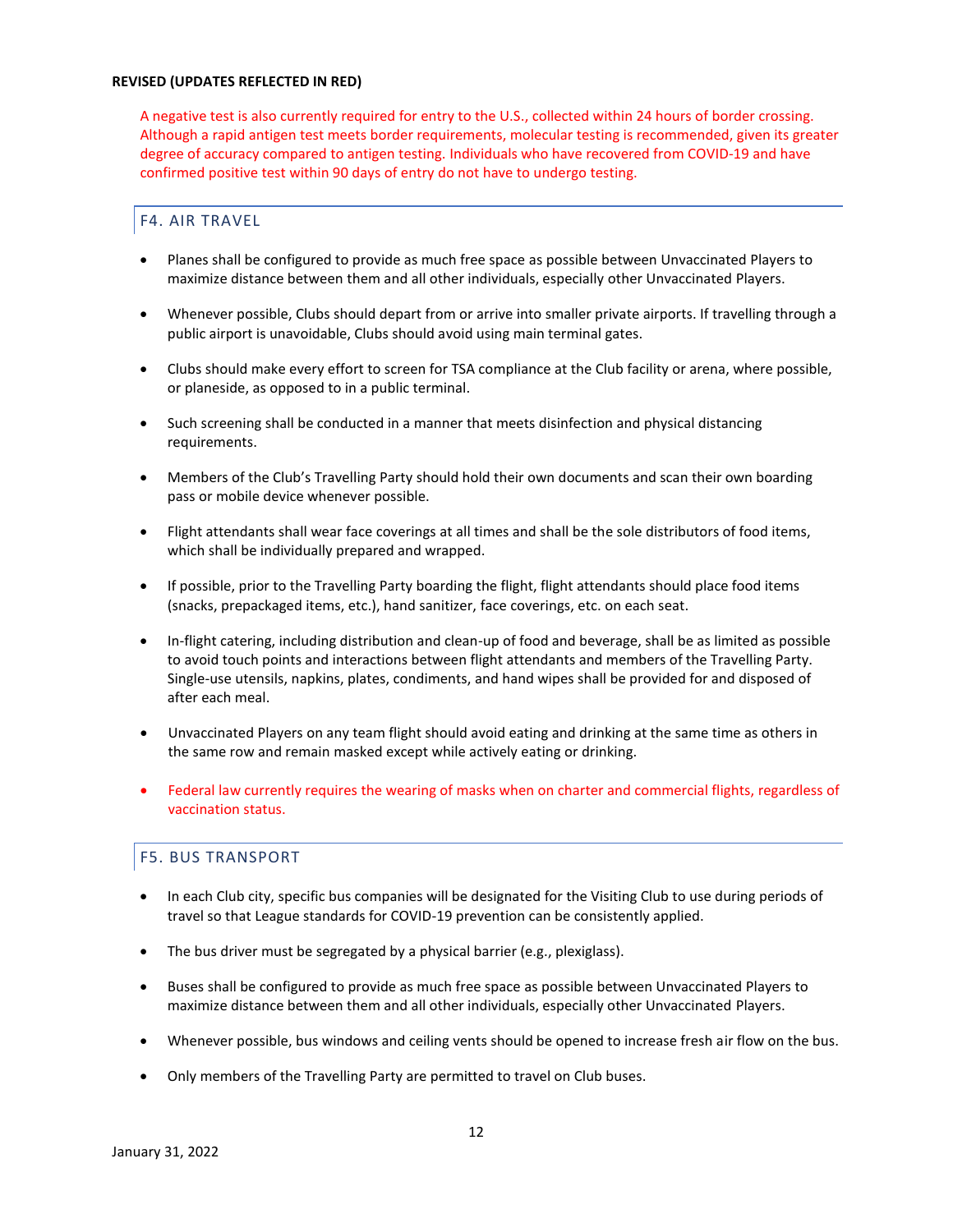- The buses shall be cleaned and disinfected before and between each time the Club Travelling Party reboards the bus during trips.
- To the extent drivers park and remain on-site during the game, drivers shall follow strict physical distancing guidelines, and remain in private areas without interacting with other people, and shall clean and disinfect high touch areas before the Travelling Party re-boards the bus.
- The Player and the Club shall comply with applicable regulations and restrictions that are imposed by the local health authorities.

# F6. HOTELS

- During Club travel, Unvaccinated Players shall not patronize or enter internal venues other than the Club's designated hotel, the practice facility, or the game arena.
- Unvaccinated Players shall not be permitted to use the hotel gym, pool, sauna, steam room or other shared facilities.
- Unvaccinated Players will not be permitted to have Players, Club Staff or visitors inside their hotel room, with the exception of Fully-Vaccinated family members.
- Notwithstanding the above, all Players may enter venues other than their hotel, practice facility or the game arena when the Club is on the road for the purposes of seeking medical treatment, treatment by third party wellness providers, or in the event of extenuating personal circumstances.
- In all events, however, the Player and the Club shall comply with applicable regulations and restrictions that are imposed by the local health authorities. Further, third party wellness providers are required to be Fully Vaccinated and shall adhere to strict cleaning, disinfecting, masking and other preventive measures.
- Traveling teams must hold an additional hotel room (with a checkout date later than the date upon which the Club is scheduled to depart the game city) in the game city until after they have boarded transportation for their home city and confirmed that no member of their Traveling Party has tested positive for or developed symptoms of COVID-19 in the previous 24 hours.
- Anyone who receives a positive test result on the road and is subject to an in-hotel quarantine cannot leave their hotel room for any purpose, including to use common amenities such as the hotel gym, bar, or restaurants; no visitors are permitted; and meals and medications must be delivered to the room in a contactless manner.
- If these situations arise, the visiting Club Medical staff shall direct the care of any such Member of the Club Travelling Party and, if appropriate, in conjunction with the home Club's Medical staff and the local health authorities.

# F7. FOOD & BEVERAGE SERVICE

Best practice measures regarding food and beverage service include the following:

• All beverages should be provided in individual bottles, wherever possible.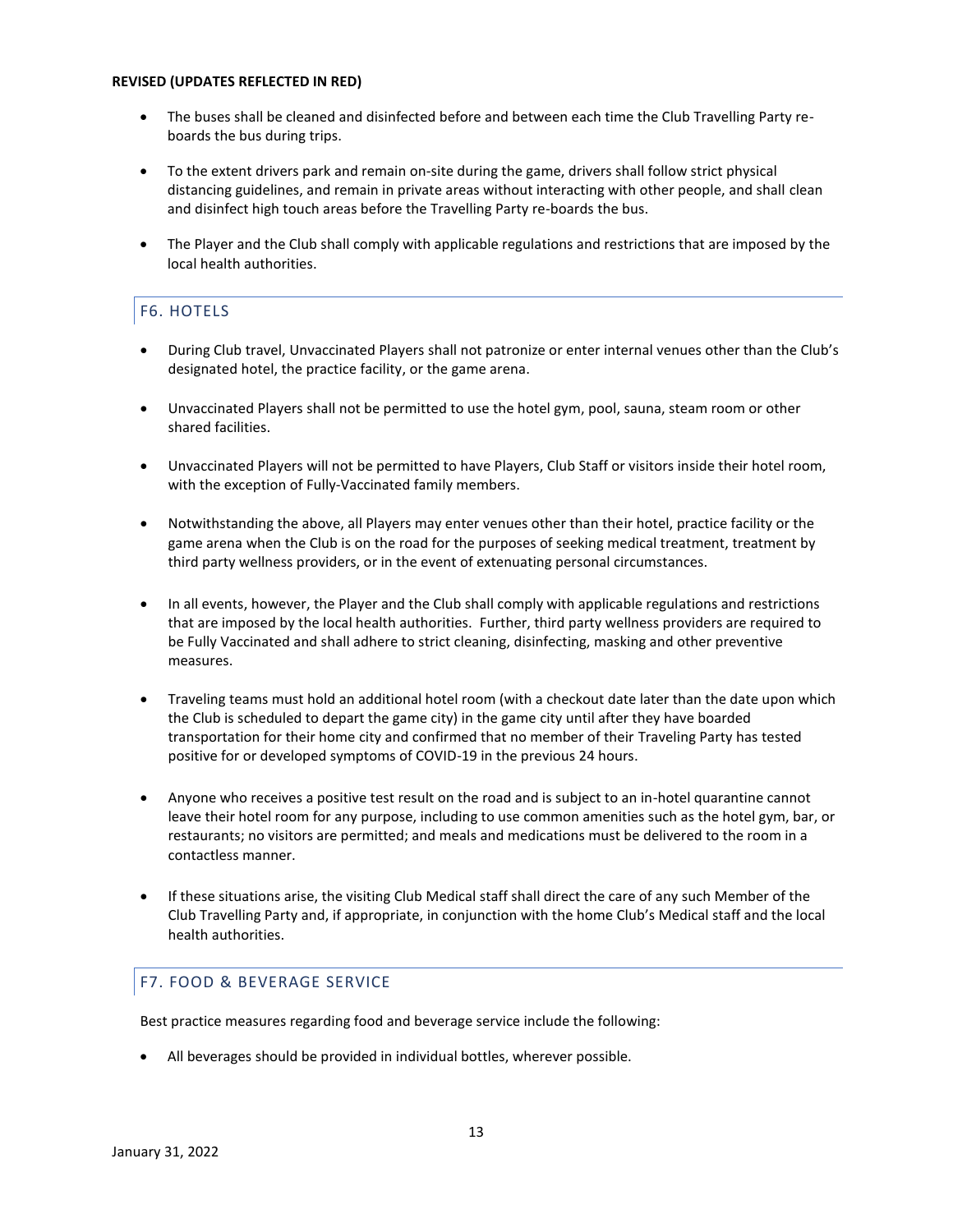- Automatic hand sanitizer stations shall be set up at the entrance of the meal room, as well as at various locations throughout the meal room.
- Kitchen and serving staff shall wear face coverings, gloves, hair and beard covers, aprons, etc. unless the hotel has a requirement for all staff to be vaccinated.

There are no express dining restrictions for Fully Vaccinated Individuals (including that there are no restrictions on the ability to patronize restaurants and/or bars). However, it is strongly recommended that members of the Club Traveling Party reduce interactions with the community as much as possible, including refraining from indoor drinking or dining in a restaurant or bar (other than in a private room or in an area cordoned off from other patrons), or inside a home with others who are not in their household.

All members of the Club Travelling Party may order hotel room service or other food directly to their individual rooms, or to the shared Club meal room, and may also use third-party food delivery service.

The following measures apply to Unvaccinated Players:

- Clubs shall arrange for a private meal room at each hotel, which shall be dedicated to members of the Club Travelling Party only, and which meal room shall be large enough to enable proper distancing between Unvaccinated Players and others (i.e., there should be at least one empty seat between each Unvaccinated Player and others).
- Unvaccinated Players are not permitted to leave the hotel to eat (or to purchase food) or otherwise to use any restaurants or bars (in the hotel or otherwise) that are open to the public. Unvaccinated Players are not permitted to pick up food from restaurants except where the restaurant provides "curb-side pickup" or similar service that does not require the Player to enter the main restaurant.

# F7. PLAYER/GUEST TRIPS

There shall be no Player/guest trips for the duration of this 2021-22 Season.

# G. IMPLEMENTATION OF ENHANCED HEALTH AND SAFETY MEASURES IN RESPONSE TO COVID-19 OUTBREAK OR HIGH RATE OF TRANSMISSION

The Club's Medical Director, in consultation with the Club's infectious disease expert and the local public health authorities, shall also identify circumstances when enhanced health and safety measures should be implemented, on a temporary basis, to mitigate the potential for a COVID-19 outbreak within a Club and/or among the Club's Traveling Party, and to enhance the protection of all individuals working within the Club's facilities or traveling with the Club. Such measures may also be required where more than one Player, Club personnel or other member of the Traveling Party has tested positive for COVID-19 and/or are exhibiting symptoms of the disease, or where there is evidence of close contacts having occurred in or outside of the Club's facilities. In such circumstances, the Club shall consult the League's Chief Medical Officer and its Infectious Diseases Consultants on any recommended enhancements to these protocols and the expected timeframe during which such enhanced measures will be operational. Such measures may include:

- Use of FDA or PHAC approved rapid Point-of Care Testing prior to any group training, practice, or scheduled Game;
- Implementing more frequent molecular testing for some or all of the persons in the facility;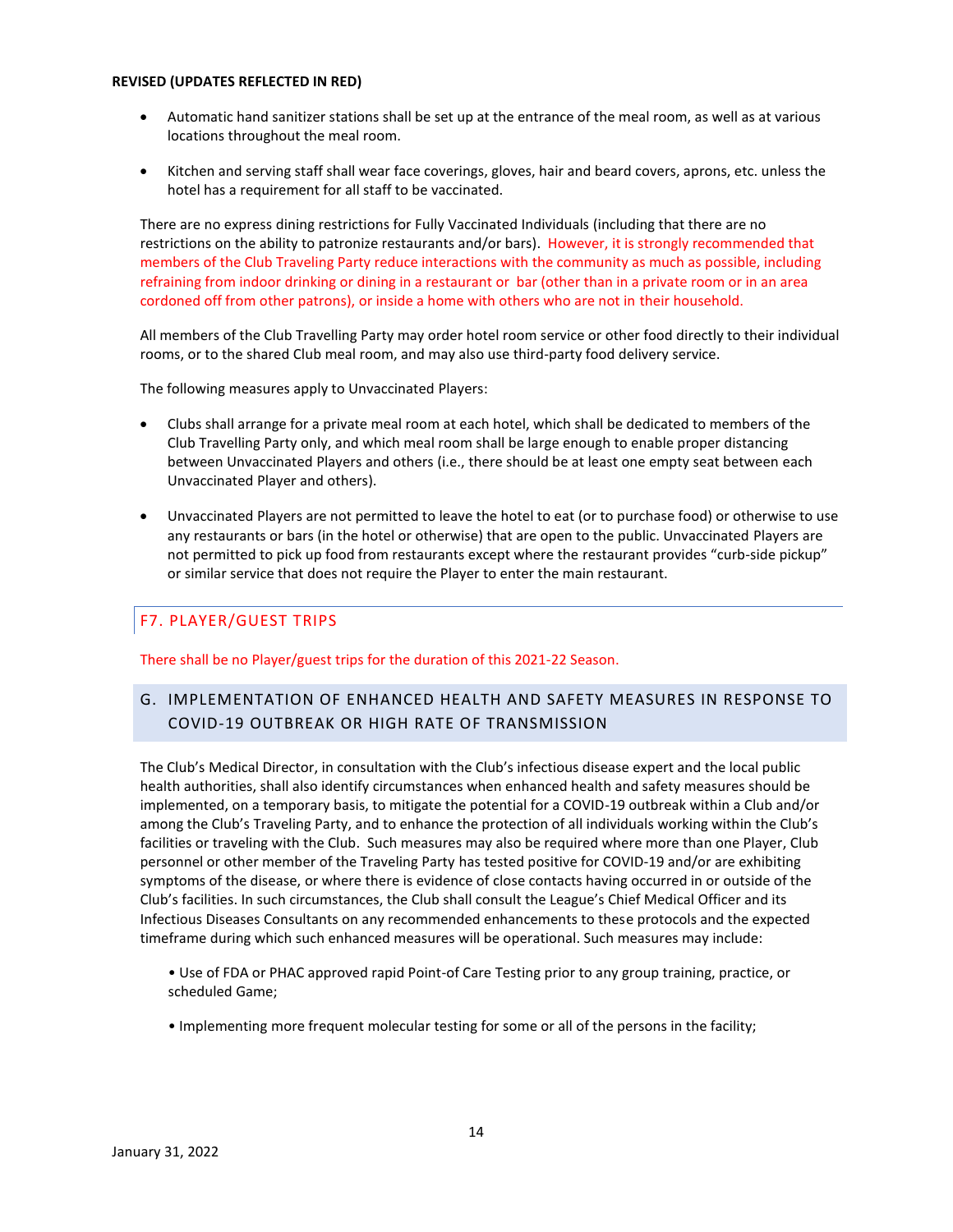• Restrictions on the number of individuals who may occupy, at any one time, the Club's training rooms, practice facilities, weight or conditioning rooms, locker rooms, showers, or treatment areas, and the amount of time that an individual may be permitted to access these areas of the Club's facilities;

• Restrictions on the size and duration of any group in-person meetings between Players and/or Club Staff;

• Restrictions on the provision of meals to be consumed at the Club's Facilities or elsewhere as designated under the Travel Protocol;

• Restrictions on behavior outside of the Club Facilities for Vaccinated Player/Club Personnel, the Club Traveling Party (including any rightsholders), and Unvaccinated Players, on the condition that any such restrictions have received the prior consent of the NHL Chief Medical Officer, the NHLPA Chief Medical Consultant and the NHL and NHLPA Infection Diseases Consultants (collectively, the "ID4"). In circumstances where a Club needs to take immediate and unilateral steps to address a significant health and safety concern, and on that basis obtaining the prior consent of the ID4 would be reasonably impracticable in the circumstances, the Club and/or League may proceed with implementation of the enhanced protocol requirement without obtaining the aforementioned consent for a period not to exceed 24 hours;

• Implementing a temporary closure of any Club Facilities, including the Club's training rooms, practice facilities, weight or conditioning rooms, locker rooms, showers, treatment areas, or arenas. Such closures should be of sufficient duration to mitigate COVID-19 transmission risk and also allow for remediation of any factors which may have increased the risk of COVID-19 transmission. In such cases, and at the time any decision to close is made, a structured plan shall be developed to determine appropriate re-opening strategy and timing; and/or

• In communities where there is a demonstrated high rate of transmission, Club Medical staff may also extend the restrictions set forth in Section G (above), in whole or in part, to behavior outside of the Club Facilities for Fully-Vaccinated Players and the Club Traveling Party on the condition that any such additional restrictions have received the prior consent of the ID4. In circumstances where a Club needs to take immediate and unilateral steps to address a significant health and safety concern, and on that basis obtaining the prior consent of the ID4 would be reasonably impracticable in the circumstances, the Club and/or League may proceed with implementation of the enhanced protocol requirement without obtaining the aforementioned consent for a period not to exceed 24 hours. See [https://covid.cdc.gov/covid-data-tracker/#county-view;](https://covid.cdc.gov/covid-data-tracker/#county-view) [https://health-infobase.canada.ca/covid-](https://health-infobase.canada.ca/covid-19/epidemiological-summary-covid-19-cases.html)[19/epidemiological-summary-covid-19-cases.html.](https://health-infobase.canada.ca/covid-19/epidemiological-summary-covid-19-cases.html)

Clubs shall notify the League and the NHLPA of any of the enhanced health and safety measures contemplated above. Further, the ID4 shall have an opportunity to consult with the Club's Physician and infectious diseases expert prior to the implementation of the enhanced health and safety measures recommended by the Club.

# **4. MANAGEMENT OF SYMPTOMATIC (AND/OR COVID-19-POSITIVE) PERSONS (FOR HOCKEY OPERATIONS CLUB PERSONNEL AND PLAYERS)**

Note: this Section 4 only applies to Hockey Operations Club Personnel and Players (and On-Ice Officials) who are symptomatic and/or COVID-19 positive.

# A. IMMEDIATE ISOLATION PENDING TESTING FOR SYMPTOMATIC (AND/OR INITIALLY COVID-19-POSITIVE) PERSONS: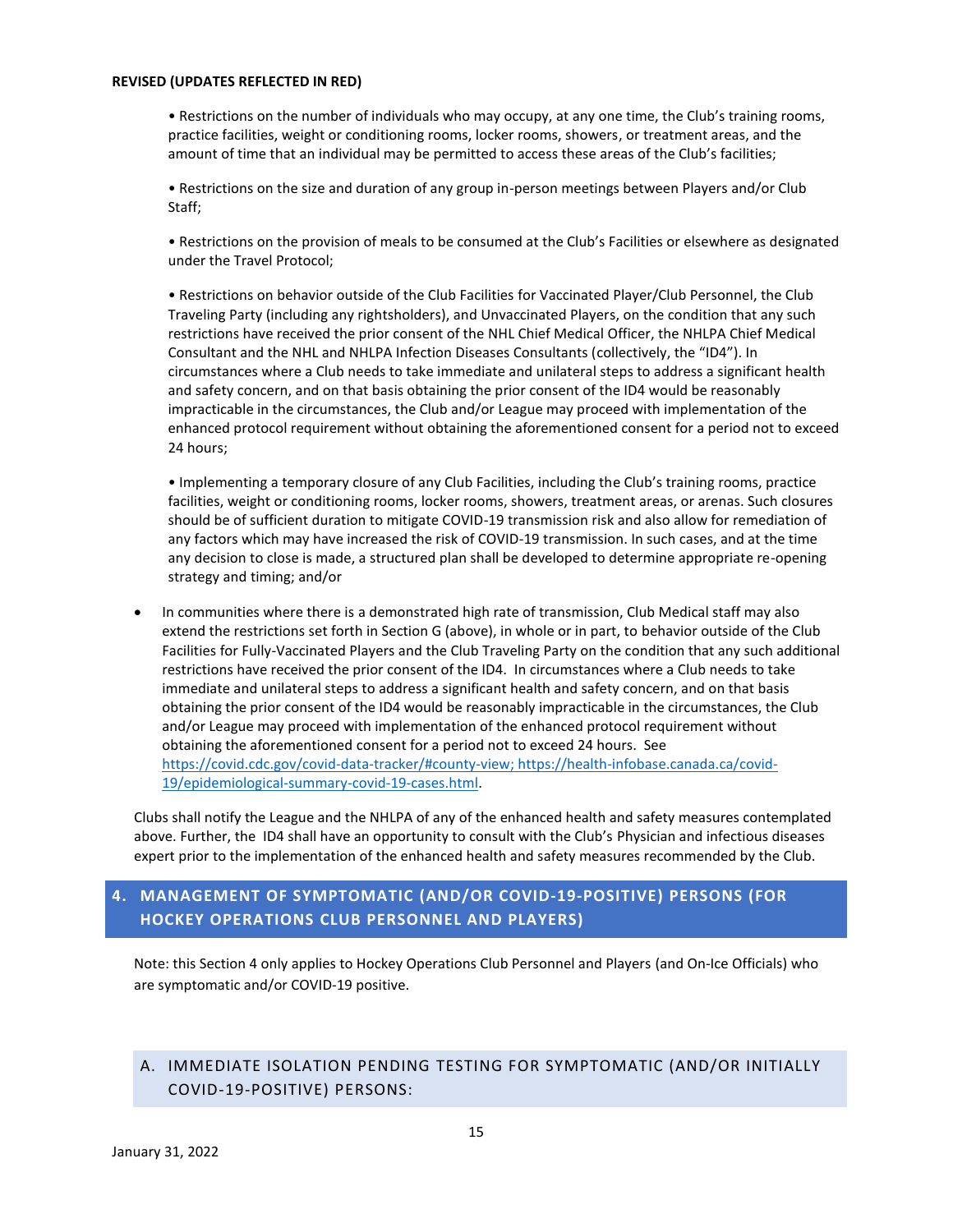- If the individual is at the Club Facility and is medically stable, he/she shall properly wear a face covering, be removed immediately and shall be directed to isolate and to refrain from contact with other individuals until the confirmation of their COVID-19 positive/negative status is established. Likewise, any individuals who come into contact with such individual(s), even transiently, shall properly wear face coverings at all times.
- If the individual is at their residence and medically stable, they shall be instructed to remain in place and not to come to the Club Facility until the confirmation of their COVID-19 positive/negative status is established.
- Individuals who are isolating while awaiting confirmation of their COVID-19 positive/negative status shall be in communication with Club medical staff on a regular basis and shall receive such medical treatment as is appropriate for their condition.
- In the event the individual is acutely ill or medically unstable, the Club Physician in consultation with the Club's infectious disease expert, shall arrange appropriate clinical follow up, treatment and care.

## B. MOLECULAR TESTING IN SYMPTOMATIC INDIVIDUALS

#### B.1 POSITIVE TESTS IN A SYMPTOMATIC INDIVIDUAL

A positive test of an individual who exhibits symptoms of COVID-19 shall not be subject to further confirmatory testing under this Protocol unless, in the opinion of the treating physician(s), there is a reasonable basis to doubt the individual's COVID-19 positive status. These individuals shall be required to isolate until medical clearance is obtained.

The Club Physician shall immediately coordinate contact tracing with their infectious disease consultant and local health authority.

All Club Traveling Party positive tests shall be reported as soon as possible the day of receiving the result.

#### B.2 NEGATIVE TESTS IN A SYMPTOMATIC INDIVIDUAL

Individuals who develop infectious respiratory symptoms, but who test negative for COVID-19, shall have their clinical care and clearance managed by the Club Physician in consultation with the Club's infectious disease expert, and they shall continue to be monitored with daily molecular testing until all symptoms resolve (to the satisfaction of the Club Physician).

#### C. CONFIRMATORY TESTING FOR ASYMPTOMATIC PERSONS

#### C1. CONFIRMATORY POSITIVE

If an initial test is positive, Club Medical staff should be notified and the individual isolated immediately, while a "second run" confirmatory test is conducted as per Figure 1 for a lab-based initial test, and Figure 2 for a POC initial test. For lab-based testing, such testing shall be run on the same lab-based RT-PCR platform as the original test, where available. Contact tracing shall also be started at this time (see Section 4(H), below).

# C2. CONFIRMATORY NEGATIVE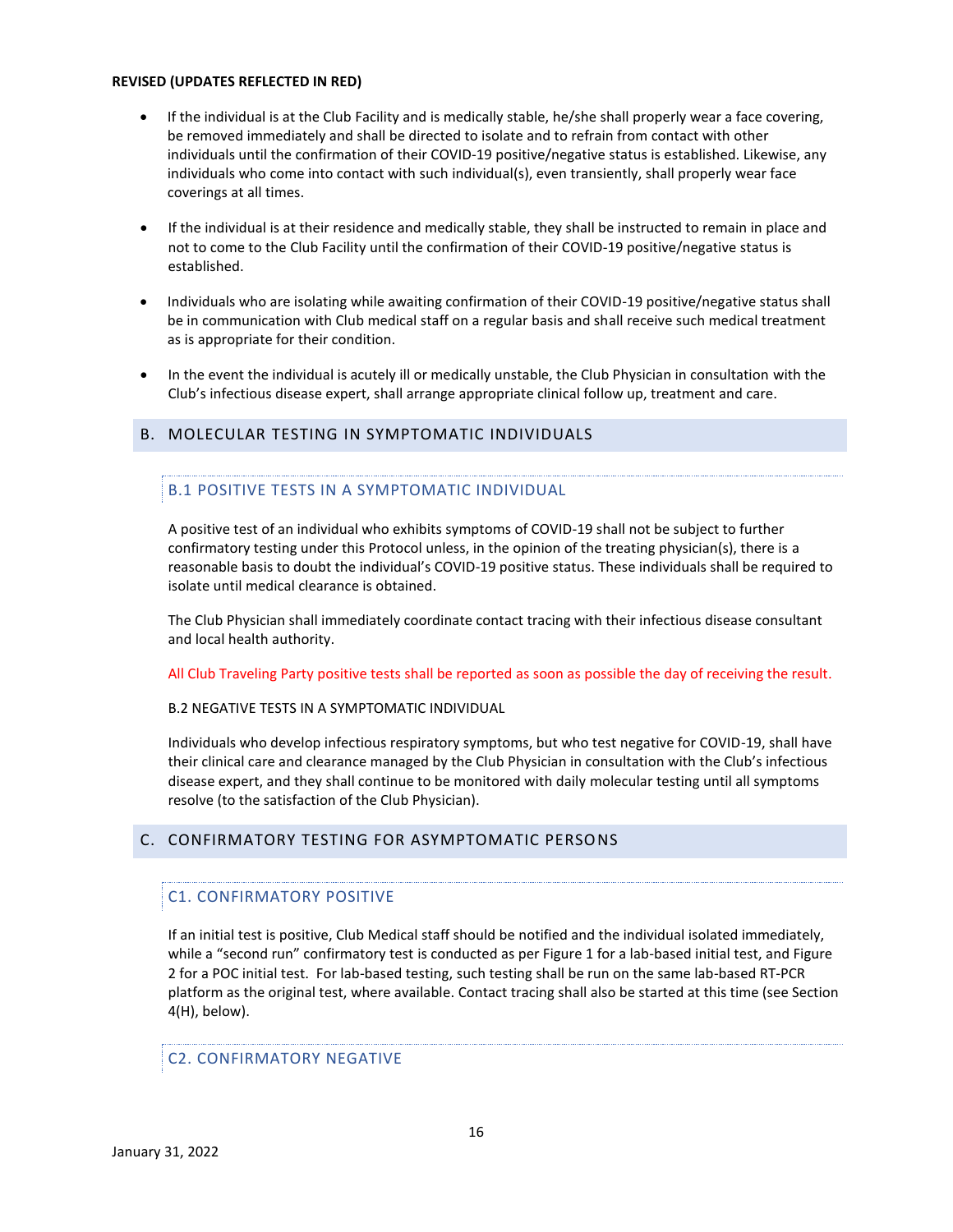If the confirmatory test is negative, the individual shall remain in isolation until subsequent samples are processed as per Figure 1 or 2.

- Individuals whose second sample test results return positive will be considered a confirmed positive. They shall be required to isolate until medical clearance is obtained and the Club Physician shall immediately coordinate contact tracing with their infectious disease consultant and/or local health authority (as per Section 4(H), below).
- Individuals whose second sample test results return negative will remain in isolation until a third respiratory sample is collected according to the method and timing applicable in Figure 1 or 2.
	- $\circ$  If the third sample is negative, the individual may exit isolation as per Figure 1 or Figure 2.
	- $\circ$  If the third sample test results return positive, they will be considered a confirmed positive. They shall be required to isolate until medical clearance is obtained and the Club Physician shall immediately coordinate contact tracing with their infectious disease consultant and local health authority (as per Section 4(H), below).

Individuals who are isolating while awaiting confirmation of their COVID-19 positive status shall be in communication with Club medical staff on a regular basis and will receive such medical treatment as is appropriate to their condition.

# D. SELF-ISOLATION UPON CONFIRMATION OF COVID-19 POSITIVE STATUS

A person whose COVID-19 positive status has been confirmed shall remain in isolation and shall not participate in any group training activity or have any contact (other than remotely) with any other personnel for the duration of their isolation.

How to Isolate:

- Limit contact with others, engage in frequent hand hygiene, keep surfaces clean, avoid sharing personal items,
- Monitor yourself for symptoms,
- Arrange to have access to needed supplies,
- If living in a shared accommodation, protect co-living individuals by:
	- o Limiting contact by using separate bathrooms, if possible
	- o Not sharing personal items
	- o Maintaining a 6 ft (2m) distance (if unable to maintain physical distance, consider alternate accommodation)
	- o Clean and disinfect frequently touched surfaces often
	- o Have others wear personal protective equipment such as a medical mask, disposable gloves and eye protection when within 6 ft (2m) of the ill/positive person.

During such period, the person shall be in daily contact with and receive remote care from Club medical staff or such other physicians as considered appropriate.

Light to moderate exercise is permitted for Players while in isolation, provided the individual is asymptomatic or only mildly symptomatic. However, exercise is not permitted for the duration of the isolation period if the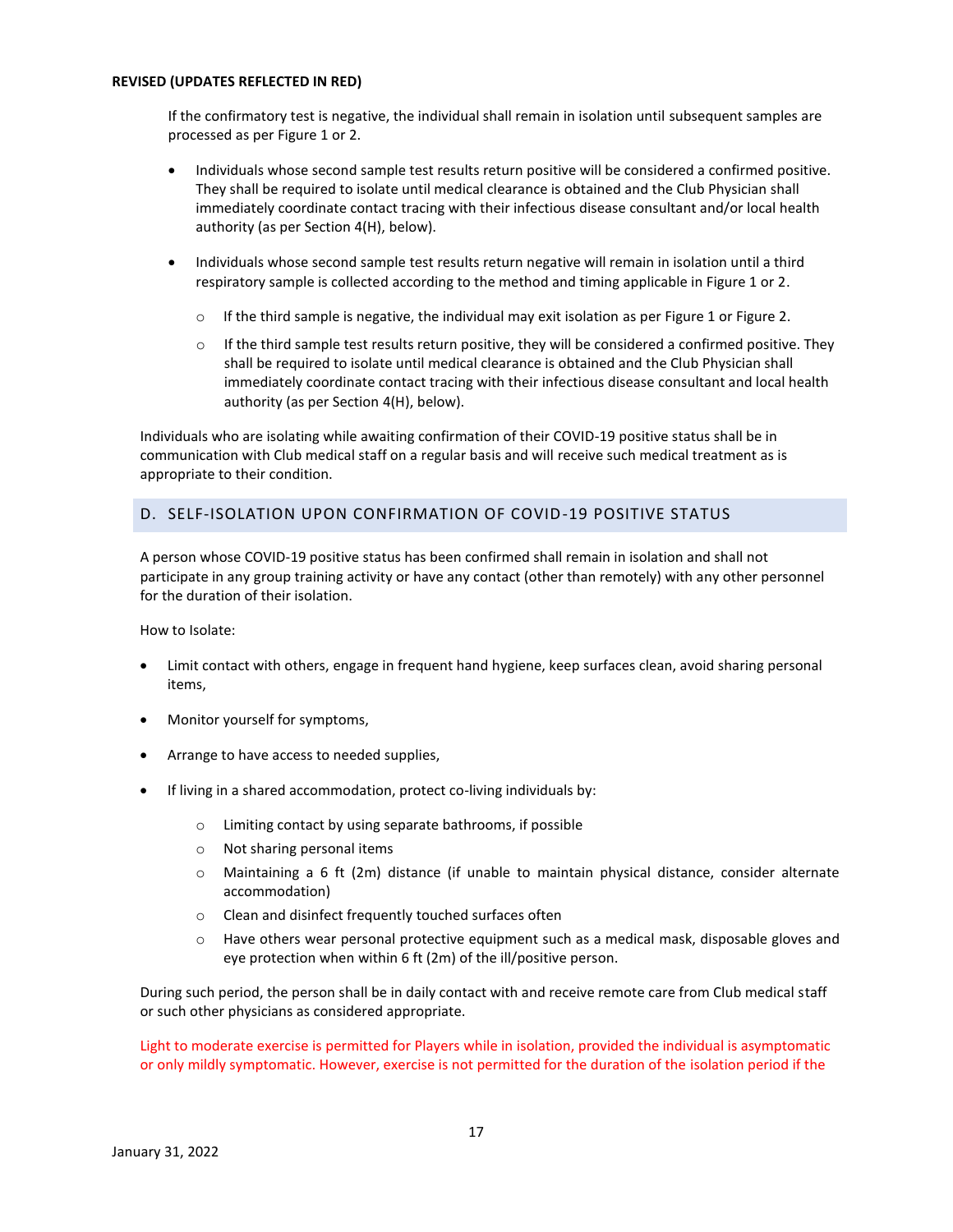individual has experienced any of the symptoms during their illness that are listed below in the Cardiac Screening Section 4F.



Figure 1 Revised -Lab-Based Positive Test Protocol Flow Chart - Asymptomatic, Fully Vaccinated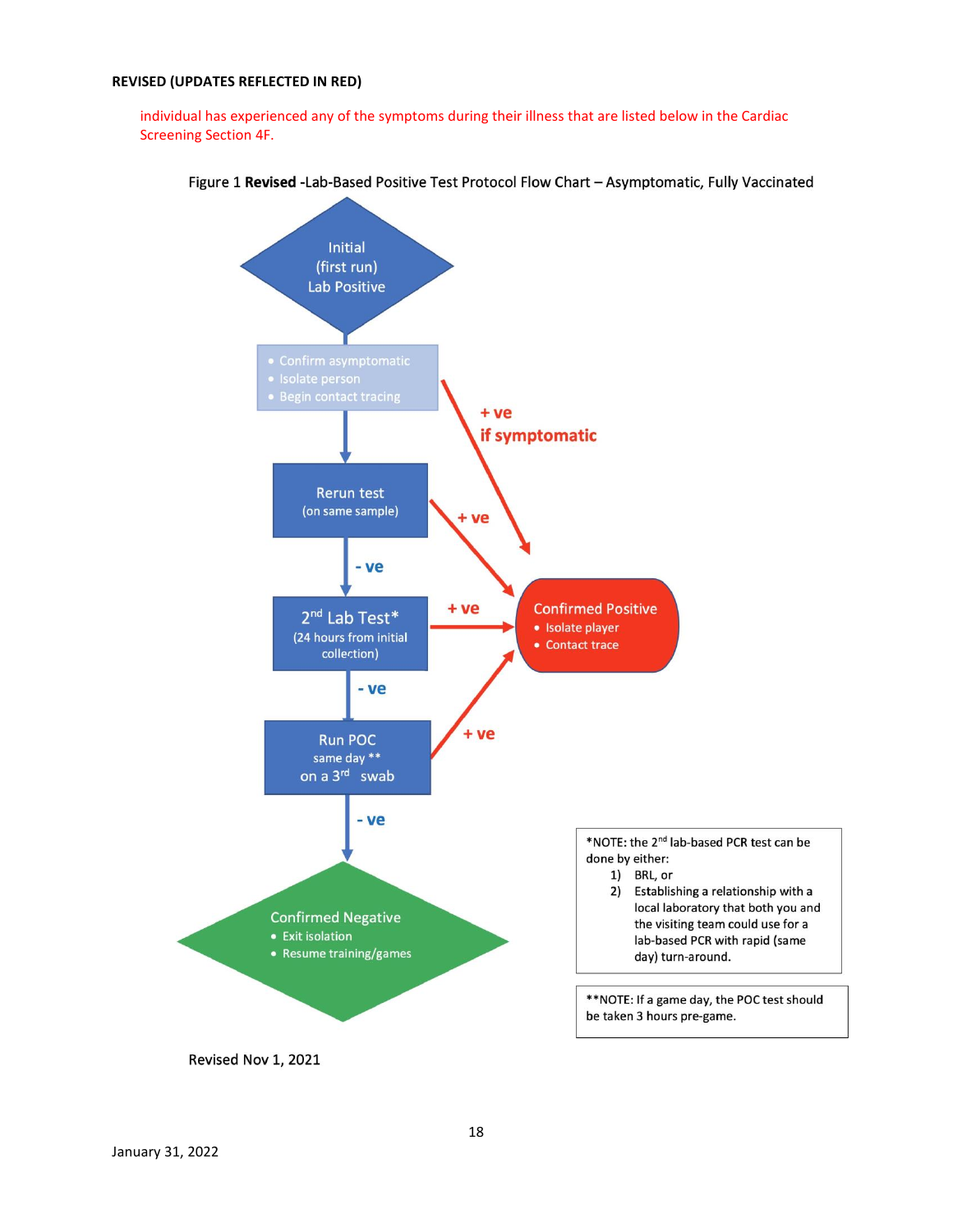Figure 2-Revised - Point-of-Care Positive Test Protocol Flow Chart - Asymptomatic, Fully Vaccinated



Revised Nov 1, 2021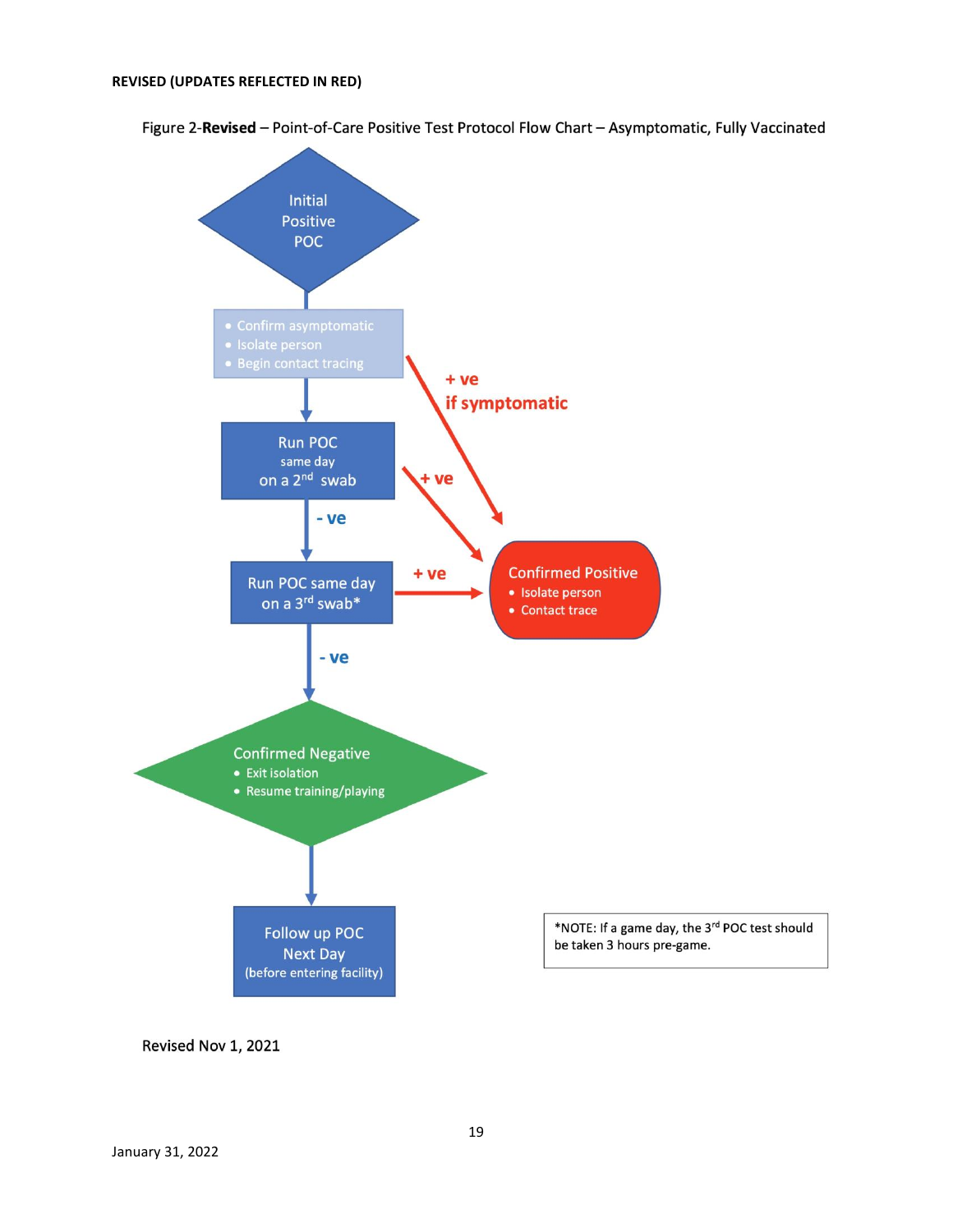# E. ENDING ISOLATION

Players or Club personnel whose test has been confirmed positive shall remain in isolation until all of the following conditions have been satisfied:

- 1. If at least 5 days have passed since symptoms first appeared, and at least 24 hours have passed since last fever without the use of fever-reducing medications, and symptoms (e.g., cough, shortness of breath, etc.) have improved (with the exception of continued loss of taste or smell so long as other symptoms have improved).
- 2. If asymptomatic, or if symptoms are resolving after 5 days (i.e., on day 6), the individual can exit isolation:
	- a. after a lab-based PCR test that is negative, or that has a CT value >30, or two negative molecular point of care tests collected >2 hours apart.
	- AND

b. medical clearance from the Club physician

- AND
- c. providing such exit is permitted by the individual's local health authority.
- 3. A face covering shall be worn around others until 10 days have passed from the day of the positive test, other than for practices and games.
- 4. In addition, the Club Physician, its infectious disease expert, and any other treating physician providing care to the individual, must conclude that the individual no longer presents a risk of infection to others, and that it is medically appropriate (given individual and local circumstances) to terminate the requirement for self-isolation.

If the test criteria in Section 4E(2) above have not been met by day 10 of isolation, the individual may exit isolation, provided the other conditions outlined above have been met.

Following exit from isolation, a 90-day testing holiday will begin, starting from the date of the first positive test, subject to the conditions set out in Section 4(I), below.

Lastly, Fully Vaccinated Individuals who are, and continue to be, asymptomatic may continue to be tested daily with lab-based RT-PCR tests during their period of isolation. If such individual has two or more consecutive daily lab-based RT-PCR tests which are negative, the Club's Physician, in consultation with the Club's infectious disease expert, and if allowable under applicable federal, state/provincial, or local health authority laws or regulations, may exit isolation and notify the NHL Chief Medical Officer and the NHLPA's Chief Medical Consultant of the early exit from the isolation.

# F. CARDIAC SCREENING

Upon completion of the period of isolation, any Player who exhibits, or has exhibited any of the following symptoms during their illness:

- Persistent cough
- Feeling feverish, chills
- Muscle or body aches or fatigue (not exercise-related)
- Chest pain
- Shortness of breath or difficulty breathing
- Fever (temperature > 100.4° F or >38° C) lasting more than 24 hours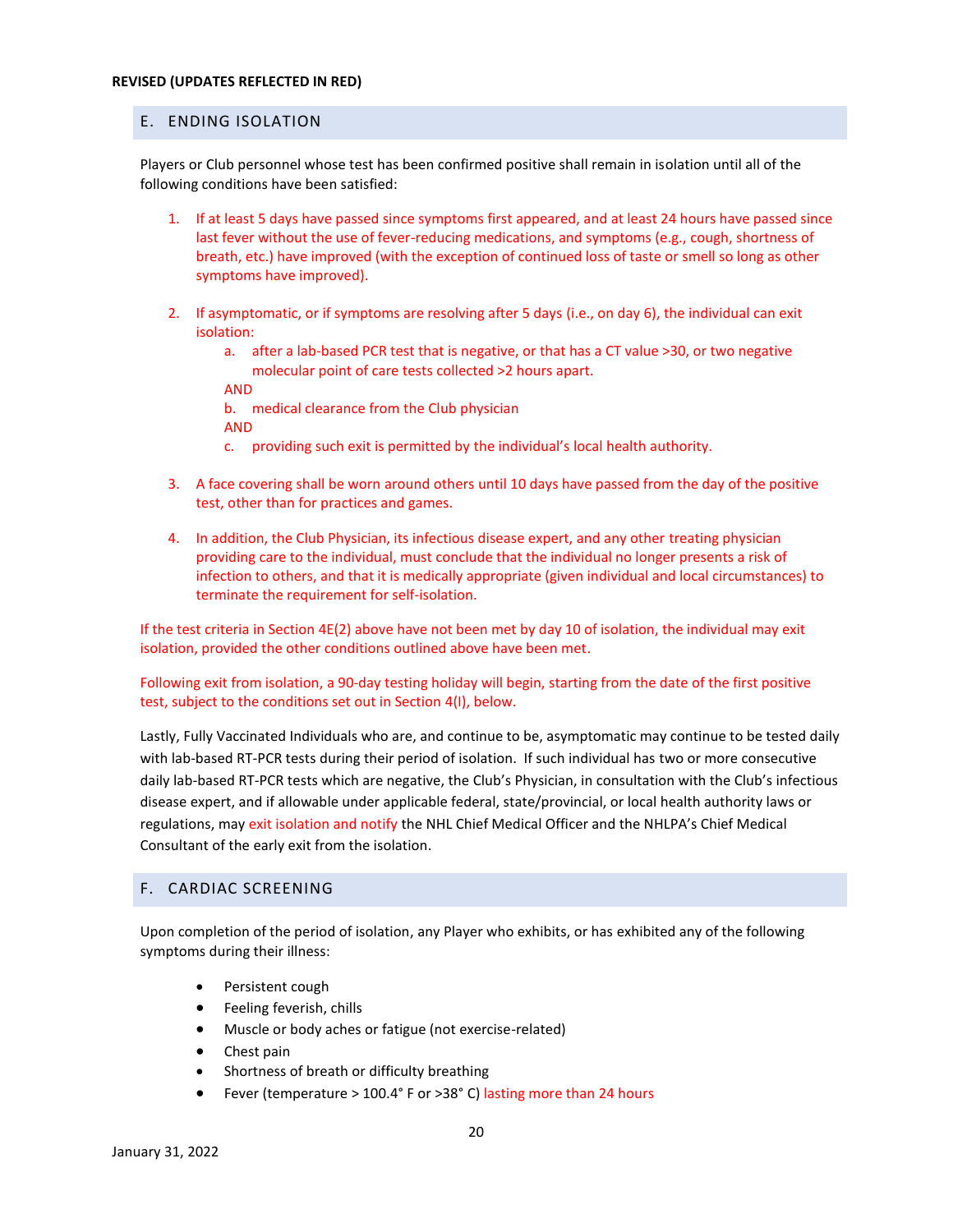*must have cardiac testing and consultation* (see Section 1.7, JAMA Cardiology: A Game Plan for the Resumption of Sport and Exercise After Coronavirus Disease 2019 (COVID-19) Infection) including, at a minimum,

- ECG,
- Echocardiogram,
- serum troponin and
- medical clearance by a cardiologist

## G. DISCLOSURE

In the event of a confirmed positive COVID-19 case for a Player, the Club shall disclose to the media or to the public such information in a form agreed upon by the NHL and NHLPA.

# H. INDIVIDUALS WITH CLOSE CONTACT

# H1. CLOSE CONTACT

In the event of a positive finding for COVID-19 for a person covered by this Protocol ("Index Person"):

- Club Medical, with their infectious disease expert, shall assist the Contact Tracing Officer with contact tracing immediately upon receiving the Index Person's first positive test, which shall be done in conjunction with, and pursuant to, regulations from local health authorities (if any), to determine whether other individuals, regardless of vaccination status, had access to the Club Facility and had "close contact" with the Index Person.
	- $\circ$  The team physician or infectious disease expert may also seek to identify other people, not covered by this Protocol, who have been in contact with the Index Person, including family and other household members, as appropriate and consistent with regulations of local health authorities.
- Any such person shall be considered to be a "Close Contact" if they have been within six (6) feet of the Index Person for a cumulative total of 15 minutes or more over a 24-hour period<sup>3</sup>, starting from 2 days before illness onset, until the time the Index Person is isolated.

Close Contacts will not be subject to quarantine or testing provided that the person remains asymptomatic and afebrile (free of fever). Close Contacts shall be reminded of their obligations to observe the requirements regarding physical distancing and use of PPE outlined in Section 3 of this Protocol.

Upon developing any symptoms consistent with COVID-19 (or if any molecular test which are done return positive), the Close Contact shall be required to immediately end their participation in any Club activity, shall

<sup>3</sup> Individual exposures added together over a 24-hour period (e.g., three 5-minute exposures for a total of 15 minutes). Data are limited, making it difficult to precisely define "close contact;" however, 15 cumulative minutes of exposure at a distance of 6 feet or less can be used as an operational definition for contact investigation. Factors to consider when defining close contact include proximity (closer distance likely increases exposure risk), the duration of exposure (longer exposure time likely increases exposure risk), whether the infected individual has symptoms (the period around onset of symptoms is associated with the highest levels of viral shedding), if the infected person was likely to generate respiratory aerosols (e.g., was coughing, singing, shouting), and other environmental factors (crowding, adequacy of ventilation, whether exposure was indoors or outdoors). Because the general public has not received training on proper selection and use of respiratory PPE, such as an N95, the determination of close contact should generally be made irrespective of whether the contact was wearing respiratory PPE. At this time, differential determination of close contact for those using fabric face coverings is not recommended.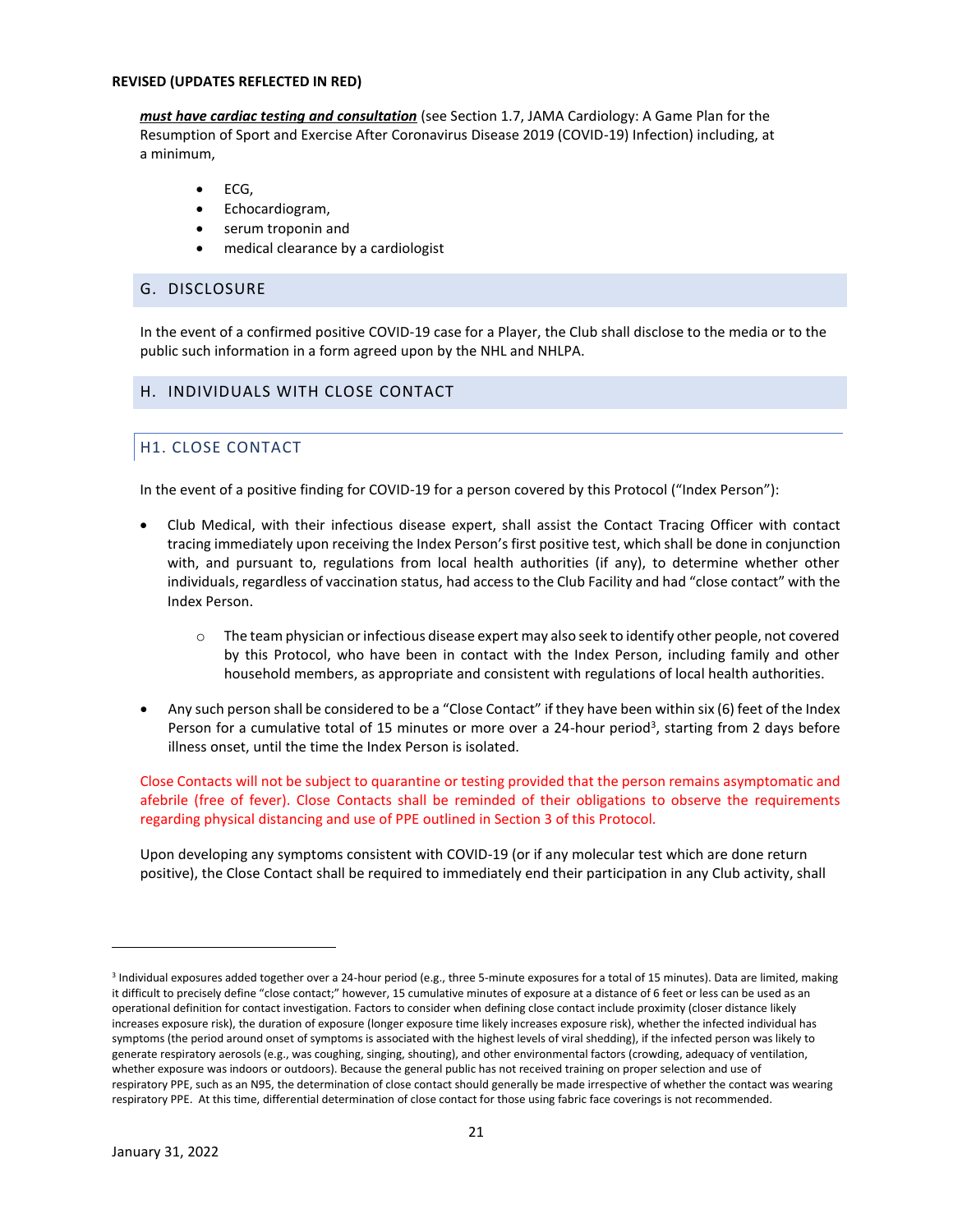self-isolate, shall contact the Club physician and, thereafter, shall be subject to the applicable provisions of this Protocol.

The requirements for "close contacts" set out in this Section are, in all events, subject to any governmentmandated requirements or directions and shall be complied with notwithstanding anything set out in this Protocol.

# H2. HIGH-RISK CLOSE CONTACT

In addition to meeting the criteria for a Close Contact outlined in Section 4(H)(1) above, a "high risk close contact" (HRCC) will be defined by circumstances in which Unvaccinated individuals are in close proximity in non-transient settings, having unmasked interactions, that include, but are not limited to, the following situations:

- Dining together
- Living together
- Extended social interactions, including in-person meetings
- Small spaces with limited ventilation
- And other practices in direct contravention with the Protocol

An example of an HRCC would be a family member or housemate with extended time together, unmasked, indoors and sharing meals.

HRCCs shall be subject to daily molecular testing for seven (7) days from exposure, unless already in a 90-day testing holiday. The decision whether to impose a quarantine period for an Unvaccinated Player considered to be a HRCC, and the length and nature of the quarantine period, will take into consideration the likelihood that the person has contracted COVID-19, which assessment will include the non-exhaustive factors identified above, any relevant CDC or Health Canada/PHAC recommendations on the management of close contacts, and any applicable federal, state/provincial, or local health authority law or regulation. All such determinations shall be made in consultation with, or pursuant to, guidance from local public health authorities.

Lastly, Club Medical Staff will have the discretion to deem a Fully Vaccinated individual to be a HRCC if the circumstances of exposure are extensive and/or unusual.

## I. FUTURE TESTING FOLLOWING A POSITIVE TEST

In the event that a Player or other member of Club Personnel has a confirmed positive finding for COVID-19 and thereafter has been cleared to return to play/work, molecular testing (e.g., for close contacts) is unnecessary for the next 90 days, as PCR-based testing results may remain positive for a prolonged period of time after resolution of symptoms, with unknown significance.

If such Players or Club Personnel exhibits symptoms of COVID-19 within 90 days of a positive test, their COVID-19 status shall be determined on the basis of a clinical assessment by the Club medical staff and the infectious disease expert, which assessment may, in their discretion, include PCR testing as one element.

For Players/Club Personnel who continue to test positive 90 days or more after a confirmed positive finding for COVID-19, the Club's Infectious Disease specialist and the lab microbiologist shall review such results to determine the clinical relevance.

Those individuals who have had a positive test but who remain Unvaccinated shall continue to abide by all the requirements set out for Unvaccinated Individuals within this protocol.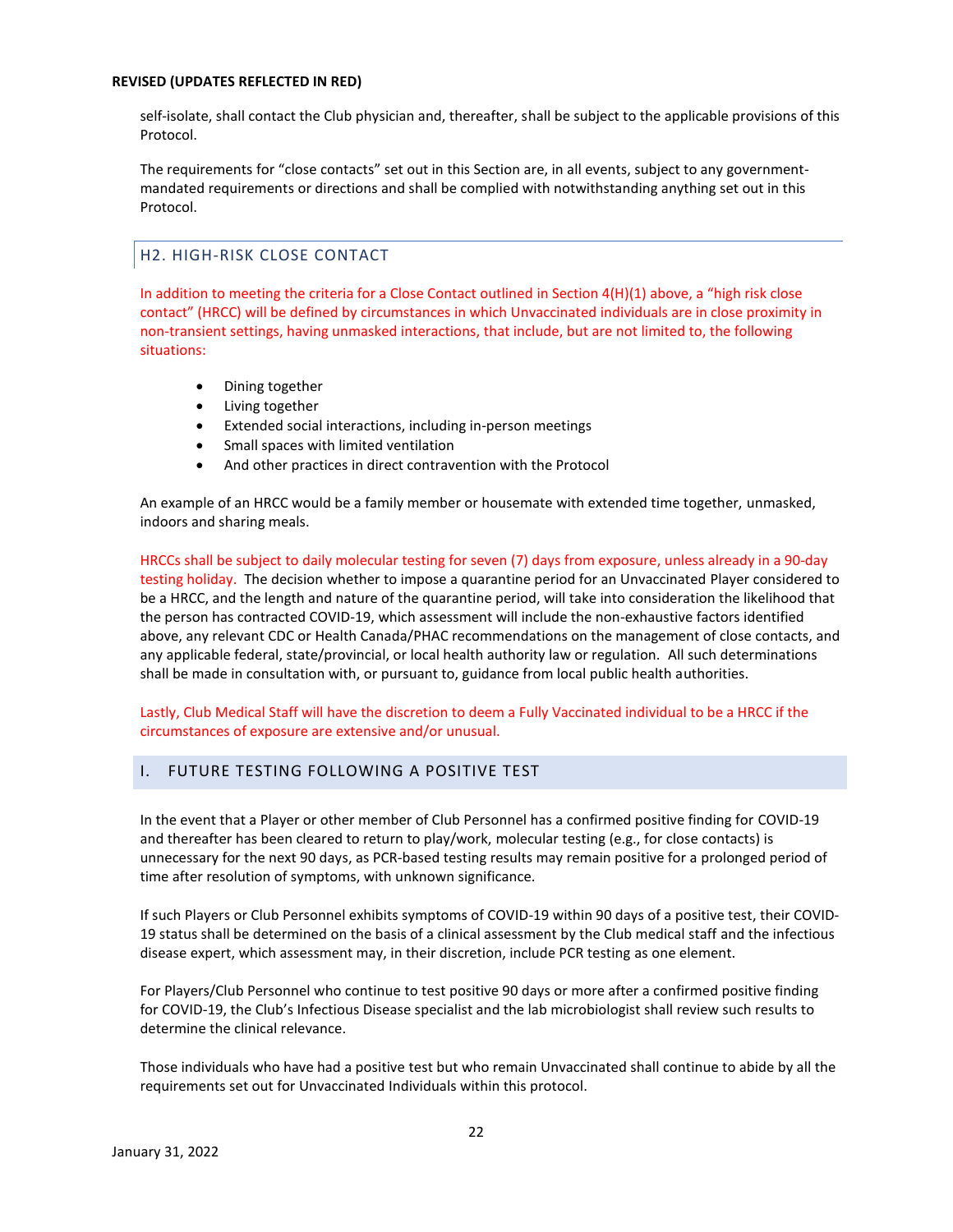Testing breaks for cross border travel post-COVID will be dictated by the relevant health authority, which is currently 90 days for entry to the U.S. and 180 days for entry to Canada.

# **5. INTERACTIONS INVOLVING PLAYERS, CLUB PERSONNEL AND THIRD PARTIES**

# A. FAMILY LOUNGES AND POST GAME MEET-AND-GREET

- Access to family lounges shall be restricted to Players and members of the Club Traveling Party, and individuals who live in their same household.
- Venues are not permitted to host post-game meet-and-greets with family members, guests, or  $3^{rd}$ parties for home or visiting Clubs while at Club facilities or on Club premises.
	- o In special circumstances, such as an NHL Player's first game, or returning to the home town for a milestone event, an application for access to the event level for the parents of the Player can be made. Parents must be Fully Vaccinated and must be masked while on the event level. The application can be made through the Player's team services representative who can contact the NHL Chief Medical Officer and the NHLPA Chief Medical Consultant for approval.

# B. INTERACTIONS WITH FANS AND PROMOTIONAL ACTIVITIES

• Given the surge of the COVID-19 variants, Players and Hockey Operations Club Personnel are discouraged from participating in organized interactions with fans (e.g., handshake lines; fist bumps; autograph sessions; charity events; speaking engagements, etc.). Autograph sessions, speaking engagements, and charity events may however take place subject to the following conditions:

# B1. AUTOGRAPH SESSIONS

Organized autograph sessions, whether at or away from Club facilities, shall be permitted only to the extent that:

- 1- Autograph sessions to only occur with Fully Vaccinated Players or Club Personnel.
- 2- All staff and fans attending the autograph sessions shall be fully vaccinated as is appropriate for their respective ages. Proof of vaccination shall be confirmed on-site.
- 3- In an effort to decrease the risks of droplet spread:
	- a. Players should be masked unless they are more than 6 feet (2 meters) from all staff or fans.
	- b. A maximum of 3 masked fans or masked staff are allowed to be within 6 feet (2 meters) of the masked Player.
	- c. All staff and fans above the age of 2 years should be masked.
	- d. Players and fans may be momentarily unmasked for pictures if they are separated by a large piece of plexiglass that extends both vertically and horizontally enough to provide adequate protection from respiratory droplet spread.
- 4- In an effort to decrease the risks of contact spread:
	- a. Players should use their own sharpies/pens and not those provided by fans.
	- b. Objects to be signed should be handled by a third party so that fans are not handing objects directly to a Player. Alternatively, objects can be placed on a table beforehand, and the Player can sign several objects at one time.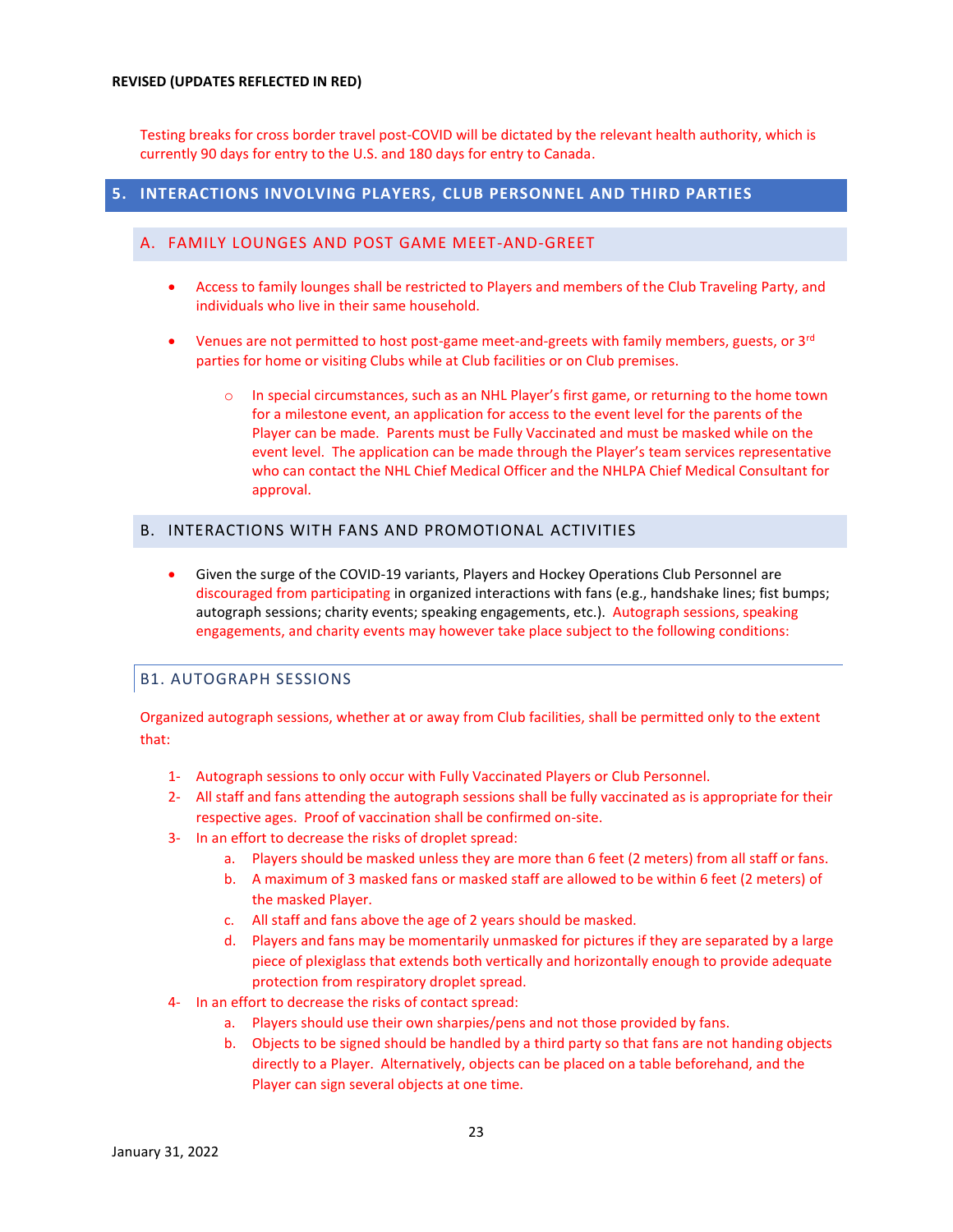c. Players should frequently wash their hands with warm soap and water, or hand sanitizer.

#### B2. SPEAKING ENGAGEMENTS AND CHARITY EVENTS

Attendance at speaking engagements and charity events, whether at or away from Club facilities, shall be permitted subject to the following:

- 1- Players or Club Personnel must be Fully Vaccinated.
- 2- All other Participants (e.g. event staff, audience, guests) at the event shall be Fully Vaccinated as is appropriate for their respective ages. Proof of vaccination shall be confirmed on-site.
- 3- In an effort to decrease the risks of droplet spread:
	- a. All Participants above the age of 2 years should be masked.
	- b. Players may remove their masks when addressing a group during a speaking engagement, however, there must be at least 12 feet (4 meters) between the Player and all Participants. At all other times, Players should be masked unless they are more than 6 feet (2 meters) from all Participants, and except when actively eating and drinking.
	- c. A maximum of 3 masked Participants are allowed to be within 6 feet (2 meters) of the masked Player. This includes during the taking of any photographs.
- 4- In an effort to decrease the risks of contact spread:
	- a. If signing any photos or paraphernalia, these sessions will also be considered an Autograph Session and all of the required precautions for Autograph Sessions will apply.

## B3. PROMOTIONAL VIDEO AND/OR COMMERCIAL SHOOTS

- Promotional video and/or commercial shoots involving Players and Club Personnel (including Player and Club and League sponsorships) shall be permitted only to the extent that the Players and Club Personnel are Fully Vaccinated, and further:
	- $\circ$  Such activities do not involve Players interacting with fans or third parties within 12 feet;
	- $\circ$  Such promotional video and/or commercial shoots are in compliance with, and approved by, the local health authorities; and
	- $\circ$  In the case they are approved by the local health authorities, the promotional video and/or commercial shoots must be limited to those with strict precautionary measures in place, including but not limited to, the following:
		- All participants who will be within 12 feet of Players shall receive a negative test (molecular or antigen) within one (1) day of the event.
		- All participants shall wear face coverings at all times, with the limited exception of short duration (1-2 minute) segments where the Player is being filmed (e.g., speaking or skating);
		- Remote cameras and boom or remote microphones shall be utilized to the greatest extent possible; and
		- All health screening measures as set forth in this Protocol shall be adhered to.

Provisions regarding interactions between Players and fans/spectators which occur in premium areas are set forth below in Section 5(B).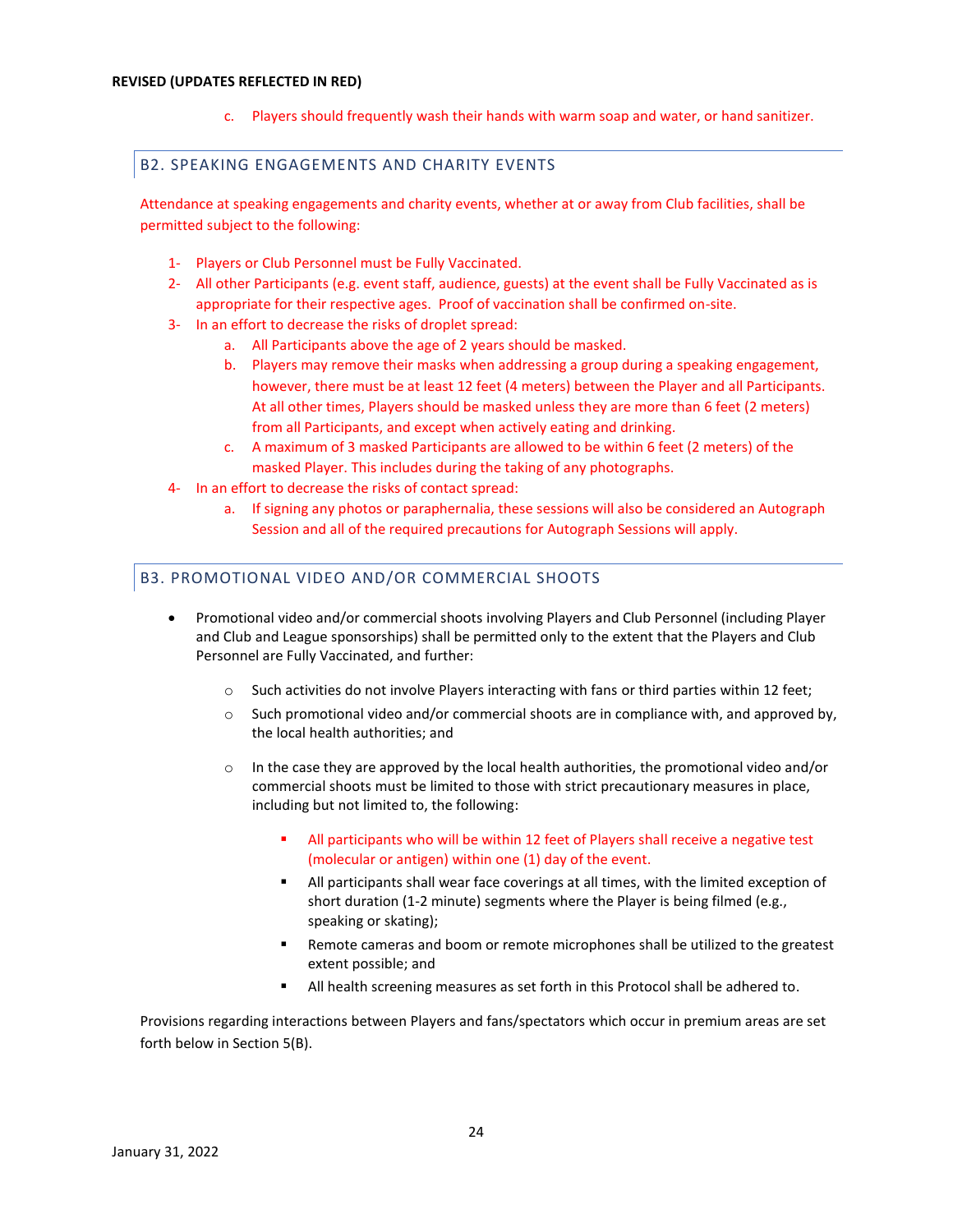#### C. SHARED SPACES ON EVENT LEVEL AND IN PREMIUM AREAS

- For access to premium areas, where pathways may be shared by both Players and fans/spectators (*e.g.*, event level halls, elevators, etc.), the following protocols and timelines shall be adhered to:
	- o Restrict fan/spectator access to such areas (*e.g.*, hallways/vomitories/elevators) when being used by Players and other Hockey Operations Club Personnel; and
	- o Establish specific time windows (i.e., minimum of 5 minutes) before or after usage by Players and other Hockey Operations Club Personnel, for usage by others.
	- o Maintain a distance of at least twelve feet between Players and fans/spectators.
- In premium areas where fans/spectators congregate in close proximity to the area where Players warm-up or exercise and are unmasked, or are idling to enter the ice, plexiglass barriers shall be installed if the fans/spectators are not at least twelve feet away from the Players.
- If the Players will be interacting with the fans/spectators only in a transient manner (*e.g.*, walking through the premium area to get to the ice or the locker room), plexiglass barriers need not be installed, but direct touch interactions shall be avoided, and all such fans/spectators should be masked, and fans/spectators shall be a minimum of six (6) feet from the Players at all times.

# D. BROADCAST AND MEDIA

All media/broadcast personnel **in Club spaces** that may be occupied by Players (e.g., event level, locker rooms, bench areas, on Club charters, etc.) are required to be: (i) Fully Vaccinated; and (ii) masked at all times while in such areas.

Similarly, individuals in between the bench positions must be Fully Vaccinated, but may be unmasked so long as they are separated on the sides from the Players and team staff by plexiglass barriers. Plexiglass is not required behind, on top of, or in front of the between the bench position.

Players or Club Hockey Operations Personnel who are Fully Vaccinated may be unmasked during interviews (with no distancing requirement). Players who are Unvaccinated must remain masked during interviews in team spaces, or alternatively may conduct such interviews unmasked so long as a distance of at least six (6) feet is maintained at all times. Virtual or remote interviews are also an option.

Outside of team spaces, the requirement that media/broadcast personnel be Fully Vaccinated still applies, however masking is not required by either party if a distance of more than 6 feet is maintained.

#### E. GAME PRESENTATION ON-ICE AND IN-ARENA ACTIVITIES

Any persons present for On-Ice Activities/Ceremonies/Anthems/Color Guard shall:

- 1. If Fully Vaccinated:
	- a. They shall be masked or receive a negative COVID test (molecular or antigen) the day of the event prior to any interaction, unless a member of the same household or Club Personnel.

#### 2. If Unvaccinated:

- a. If within 12 feet of the Players (or Club personnel), they shall receive a negative COVID test (molecular or antigen) the day of the event, prior to any interactions; and
- b. They shall be masked and physically distanced >6 feet from any Player or Club Personnel, unless a member of the same household.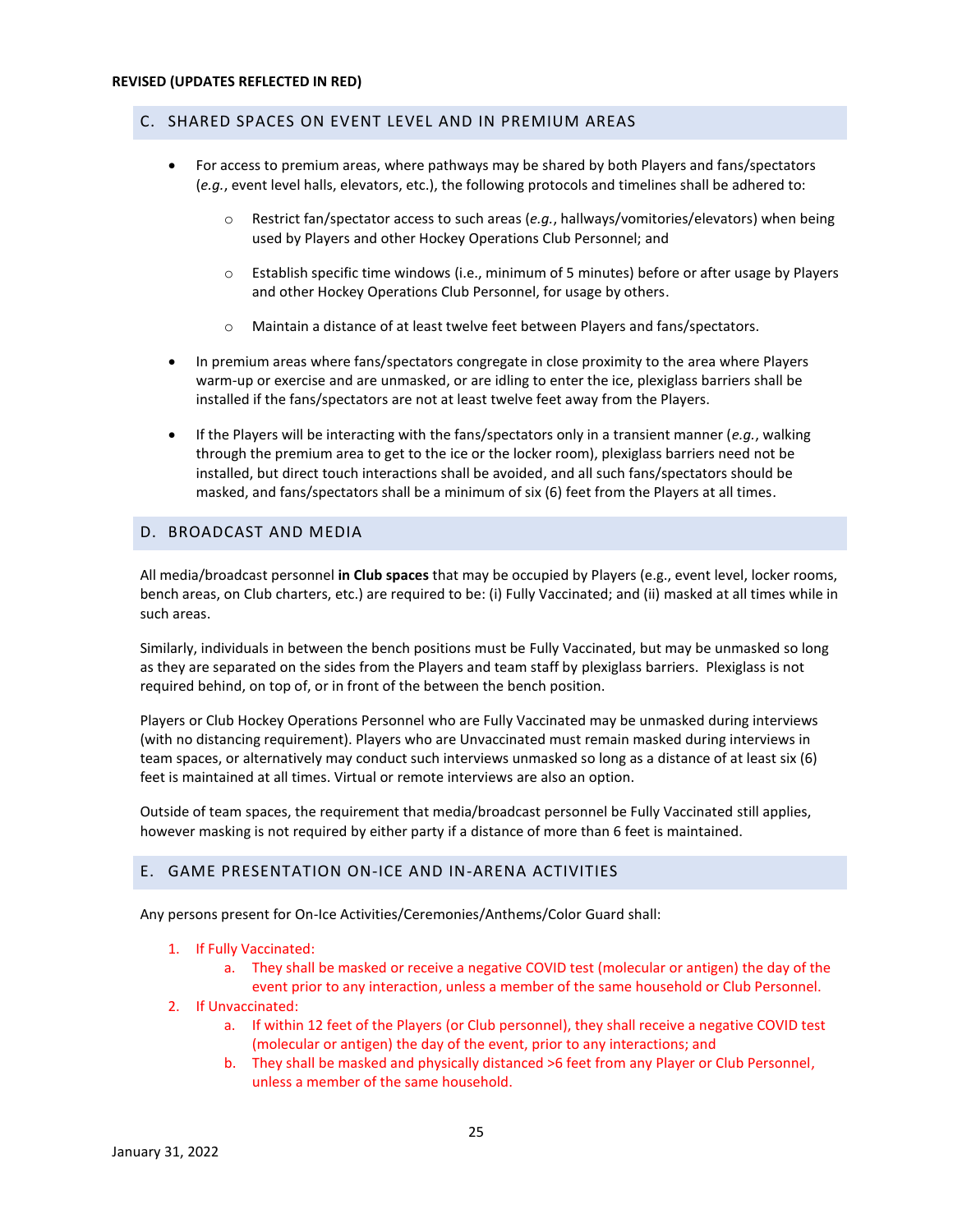Access to/from the ice must occur without interaction between the on-ice participants and the Players and Club Hockey Operations personnel. Examples of such on-ice activities includes:

- Sponsorship activations
- Youth hockey games
- Contests/t-shirt tosses
- Zamboni/fanboni riders

Spectators are permitted to access the team bench pre- and post-game; however, they may not access or occupy team bench areas during warm-up. By contrast, spectator visits will be permitted to the penalty box during warm-up (as well as pre- and post-game) for the 2021-22 season. Visits shall be limited to a maximum of four (4) spectators (not including Club staff) and will only be permitted in the left side penalty box while facing the ice from the stands:

- (i) They must properly wear a face covering for the duration of their time on the bench and penalty box and in any access areas; and
- (ii) Regardless of vaccination status, the bench area and penalty box shall be cleaned and disinfected in accordance with the Cleaning and Disinfecting Requirements before the team accesses the area after the non-team personnel exit the team bench and penalty box, as applicable.

# F. MASCOTS

Team mascots are not permitted to be a member of the Club Travelling Party, nor are they permitted to engage in personal interactions (within 12 feet) with Club Hockey Operations personnel (including Players).

#### G. SEATING MANIFEST/GUEST EXPERIENCE

Seating manifests in Club Facilities will be determined according to local health authority guidance. Buffer zones, empty seats and/or pod seating are not required at this time.

Similarly, teams/arenas shall regulate fan experience (e.g., mascot, fan handouts, promotions, and in-arena host interactions) in accordance with local health authority guidance.

## H. SPECTATOR BUFFERING

In the area immediately adjacent to/surrounding the team Player tunnels and/or visiting team ice entry locations, Clubs shall create a buffer zone or barrier between spectator seating, on the one hand, and Club personnel (e.g., team staff, Players), on the other hand. Clubs/Venues have the option to do either one of the following to be in compliance with this requirement:

## H1. BUFFER ZONE

Create a buffer zone of at least six (6) feet adjacent to the sides and top of the Player tunnel and/or visiting team ice entry locations by removing the seats located within this zone from the Club's ticketing manifest. Entry to the buffer zone area by spectators and other personnel will be prohibited and this area shall be cordoned with a barrier to prevent spectator access such as rope, tape, tarp covers, or zip ties; or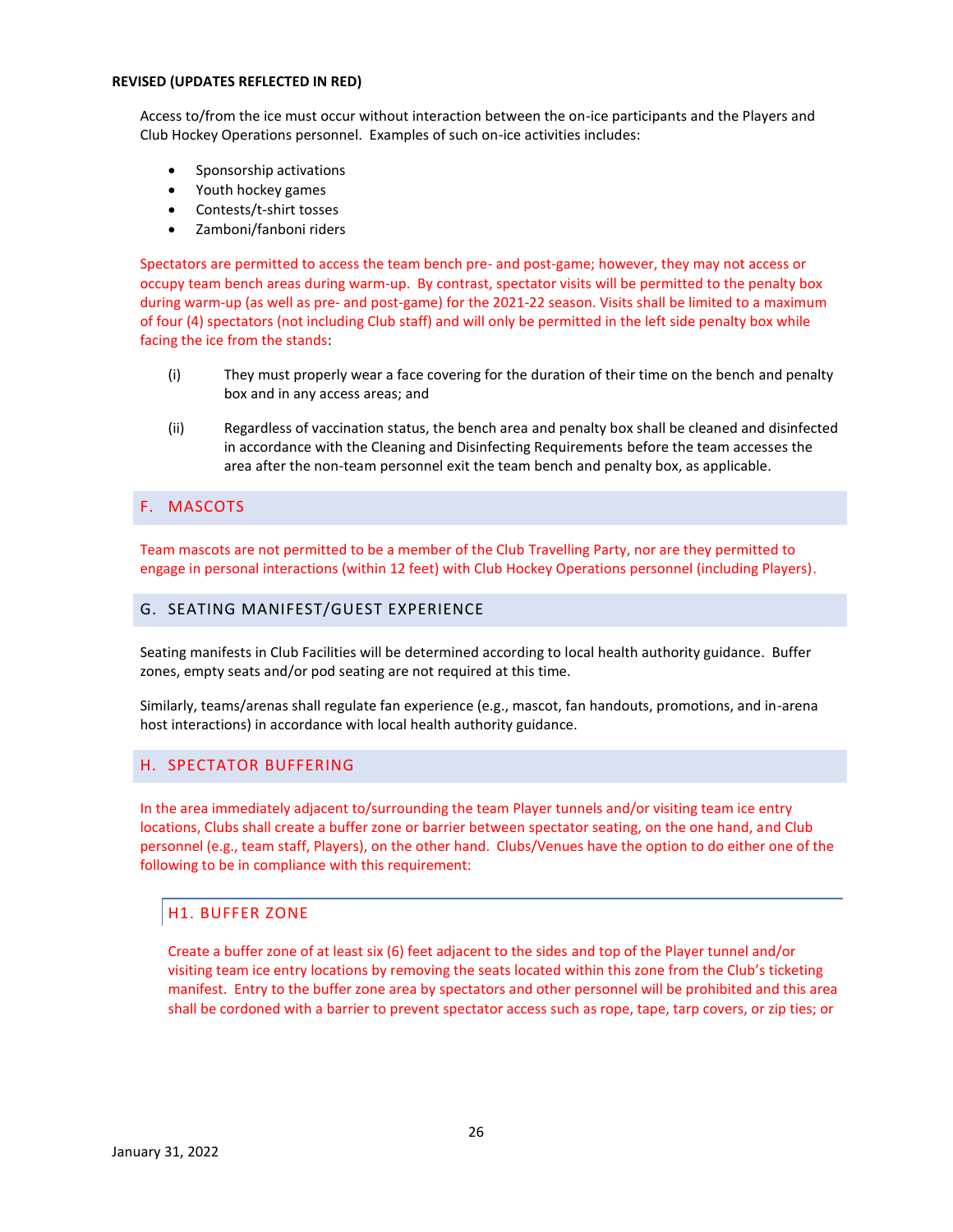# H2. SHIELDING

If Clubs prefer to not create a buffer zone (and do not wish to remove the seats from the Club's ticketing manifest), they can instead install plexiglass shielding from the base of the already existing railings that surround the side(s) of the player tunnel, and extend it vertically, which glass shall extend to the same height as the horizontal plane to the top of the Player bench glass. In addition, a lid of plexiglass shielding shall also be installed to cover the top rear portion of the Player tunnel area. (Please contact J.R. Boyle for specifics applicable to your arena.) The plexiglass shielding must extend below the bottom of the railings to the floor of each row, and also must allow for Club medical personnel, who may be seated nearby, to exit the seated area via the tunnel/vomitory area if that is their method of entry during a Player medical situation.

# H3. PHYSICIAN SEATING

To limit potential COVID-19 exposure to the Club Travelling Party, physicians required to be present at home games in accordance with Section 2.1.1(a) of the 2021/2022 NHL Medical Standards (an internal medicine/primary care sports medicine physician, an orthopaedic surgeon, and an active specialist in emergency medicine) must be separated from spectators by a buffer zone of at least six (6) feet (with seats removed from the ticketing manifest) if seated, or alternatively, the physicians may watch the game standing while distanced from the spectators (such as, in a vomitory). It is preferrable for the physicians to have a view of the playing surface; however, if it is not possible for them to view the playing surface while physically distanced from spectators, they may watch the game on a live feed from the locker room/medical room. (This will be permitted during the 2021/22 Season as a limited exception to the Medical Standards). Please note that, in addition to the foregoing, placement of the Emergency Medicine Physician must provide immediate access to the bench and ice surface in order to facilitate swift and easy access to the Players in the event of medical emergencies.

Any other Consultant Physician may be seated among spectators (i.e., with no buffer zone), but shall don full personal protective equipment, including mask, gown, gloves and shield, if they attend to a Player or enter team spaces.

All physicians who are sitting in the arena bowl among spectators shall be masked at all times, wearing a KN95 mask, a N95 mask (or equivalent). Further, it is best practice for all physicians (including those who are seated with a 6-foot buffer zone or standing in the vomitory) to be masked, particularly in interactions with Players.

# **6. HVAC-R SYSTEMS**

Reference is made to the Mechanical /HVAC-R Systems Policy issued under the Arena Restart Protocol process during the 2020-21 Season (attached, with updated references reflected in red text). The requirements and recommendations set forth in this Protocol shall be in effect for the 2021-22 Season, including Conditioning Camps and Training Camps, except that the performance of a Testing Adjusting Balancing Report shall not be required unless there have been material changes to the HVAC-R systems so as to require additional review. Clubs shall immediately contact the NHL, with a copy to the NHLPA, in the event that the requirements concerning 3 OAC and, in the alternative, 6 or greater ACHs have not been met for Team Spaces which Players and staff normally occupy, providing an explanation for the inability to achieve such standards.

## **7. CLUB COMPLIANCE OFFICER AND CONTACT TRACING**

Each Club shall appoint a Club Compliance Officer, who will be responsible for monitoring and ensuring that the Club's Players have been compliant with the following aspects of the Protocol: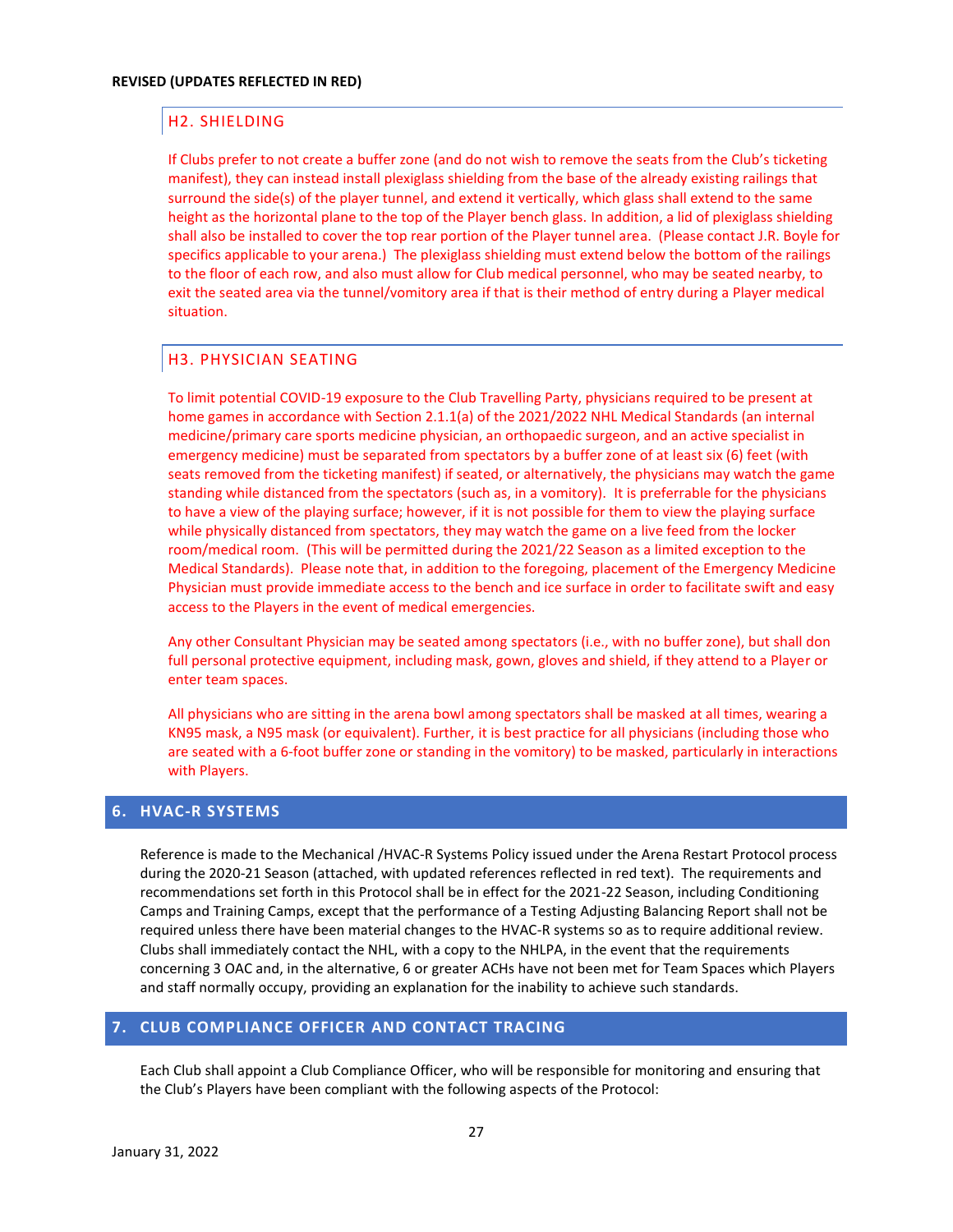- received the required molecular testing;
- wore face coverings properly and at all times required; and
- remained physically distanced in all required situations.

The Club Compliance Officer shall be a senior member of Club staff who is required to travel with the Club during Club travel, and who has prior compliance experience. This role can be filled by a full-time employee of the Club who has the authority and scope of responsibilities necessary to enforce these requirements, including but not limited to a senior Athletic Trainer or Team Services personnel. All such Club Compliance Officers shall be required to adhere to applicable laws including without limitation any such laws, rules or regulations regarding the confidentiality of an individual's vaccination status or personal health information.

Each Club's Compliance Officer shall promptly report, in writing, any noncompliance with any aspects of the Protocol and provide details on how and by when the noncompliance will be remedied. A copy of any such report shall be provided to the League and to the NHLPA). The form included herein shall be used for these purposes.

A Club Contact Tracing Officer shall also be designated, who shall be responsible for managing the Club's contact tracing process (further described in the Positive Test Protocol for Club Personnel). This role shall include:

- Communicating with the League office regarding Club contact tracing and follow-up; and
- Coordinating the Club's relationship with and reporting to local health authorities in respect of contact tracing.

Club Contact Tracing Officers shall complete an online contact tracing course resulting in certification of competency with contact tracing (e.g., Association of State and Territorial Health Officials or Johns Hopkins University, and review relevant CDC resources, which also provide information on available courses as well as additional information). This course must be completed prior to the opening of the Club's Training Camp in order for the Club Contact Tracing Officer to serve in this role.

# **8. EDUCATION**

The Club's Medical Director and Head Athletic Trainer shall conduct an educational meeting regarding this Protocol and highlight updates with all Players and relevant Club personnel.

The Club shall also provide a copy of this Protocol and highlight updates to all applicable arena personnel who will be required to adhere to relevant aspects of the Protocol. The Club shall prominently post signage in the Club facilities regarding applicable Protocol requirements (e.g., requirements for Unvaccinated Individuals, including prohibition of access to team spaces; requirement in shared spaces for fans to wear masks when Players pass through the area).

The League will provide the Protocol to all League employees and rightsholders.

## **9. COMPLIANCE AND GOVERNANCE**

Adherence to the provisions in this Protocol will be important both during Training Camp and throughout the NHL Season for the purpose, most importantly, of maintaining the health and safety of Players and Club personnel, as well as to maintain the integrity of competition among the Clubs.

This Protocol sets forth a layered approach: no one aspect can stand on its own.